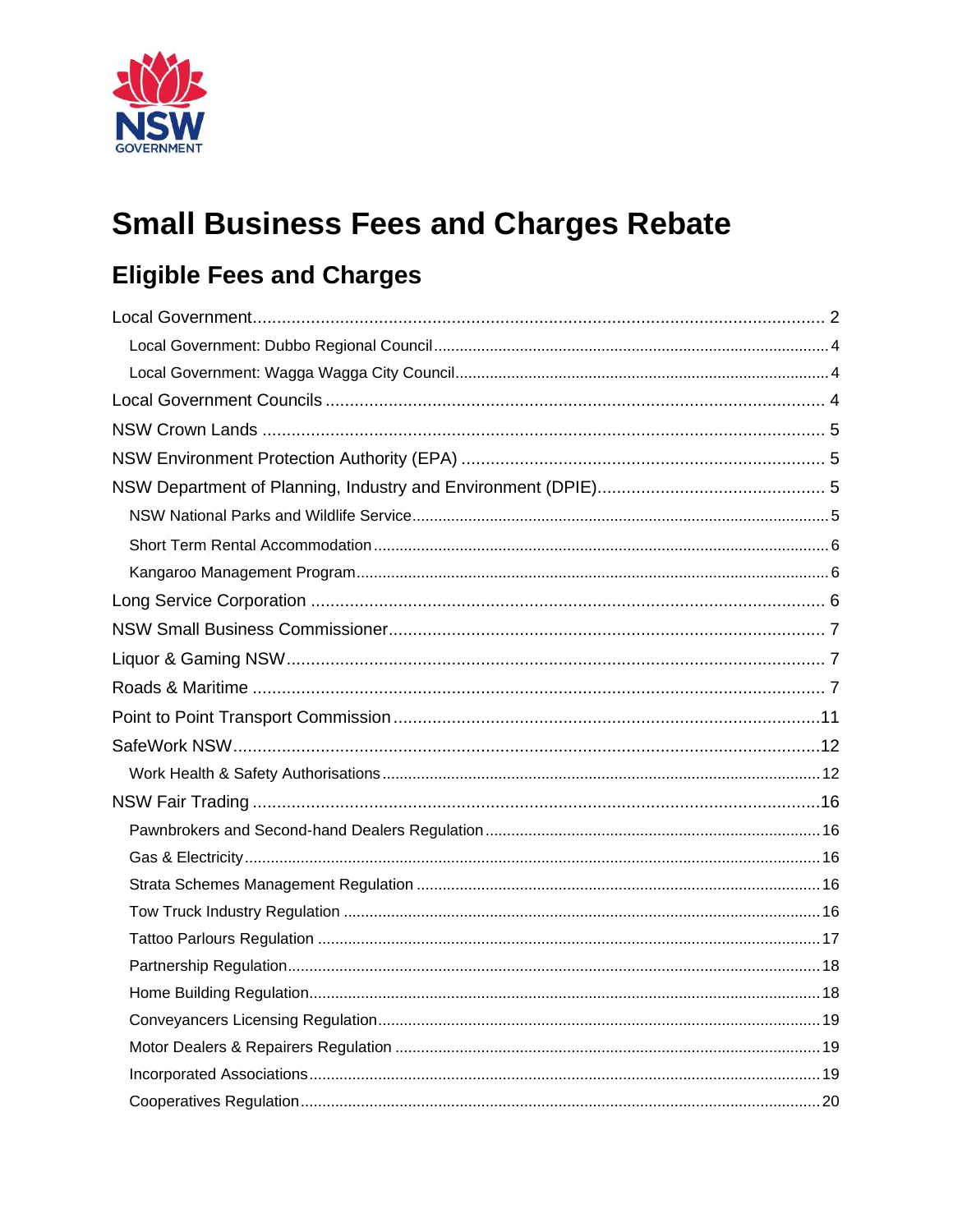# <span id="page-1-0"></span>**Local Government**

Planning, Building & Development - Planning Reform Fee

Planning, Building & Development - Preliminary Development Advice - Dwelling Permissibility and other development.

Planning Assessments - Strata Title Subdivision

Planning Assessments - Development Application

Planning, Building & Development - Proposed development involving the erection of a building or carrying out of work.

Planning, Building & Development - Designated Development

Planning, Building & Development - Change of Use/Initial Occupation

Planning, Building & Development - Bushfire Assessment

Planning Assessments - Land Subdivision Certificate

Planning, Building & Development - Integrated Development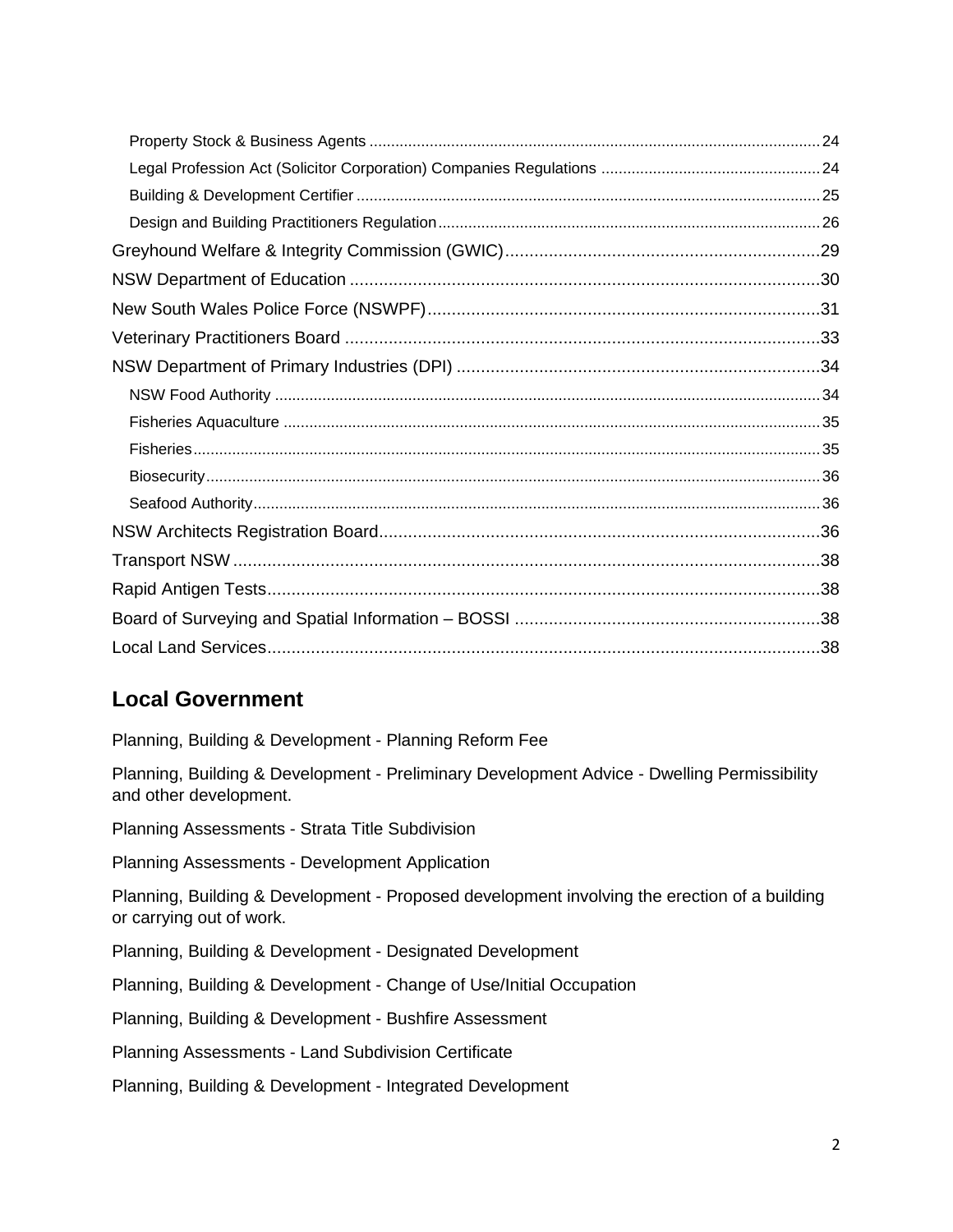Building & Construction - Complying Development and Construction Certificates

Building & Construction - Inspections

Building & Construction - Fire Safety Compliance

Building & Construction - Occupation Certificates

Building & Construction - Voluntary Fire Safety Upgrade for Existing Buildings

Local Government Act - Work Approvals - Sewerage Work Approvals

Local Government Act - Work Approvals - Water Supply Approvals

Local Government Act - Work Approvals - Storm Water Drainage Approvals

Local Government Act - Work Approvals - Other section 68 Approvals

Local Government Act - Onsite Sewer Management System

Development - subdivision construction and inspections - Certificates Application fee

Development - subdivision construction and inspections - Certificate Inspection fees

Development - subdivision construction and inspections - Application for Subdivision certificate

Conveyancing Certificates - Building Certificates

Conveyancing Certificates - Planning Certificates

Conveyancing Certificates - Drainage Diagrams

Conveyancing Certificates - Swimming Pool Certificates (Swimming Pool Regulations 2008)

Rates and Property Information

Regulatory Inspections Fees - Food Administration Fee

Caravan Parks – Approval Inspection Charges - New Caravan Park, Camping Ground or manufactured home estate.

Caravan Parks – Approval Inspection Charges - Renewal of Caravan Park, Camping Ground or manufactured home estate.

Caravan Parks – Approval Inspection Charges - Replacement approval to New Owner

Completion Certificates - Manufactured home together with structure associated.

Completion Certificates - Manufactured home together with structure not associated.

Application for Footpath Usage - Outdoor Dining

Waste Services - Domestic Waste

Waste Services - Commercial Waste

Water Services - Water Management Plan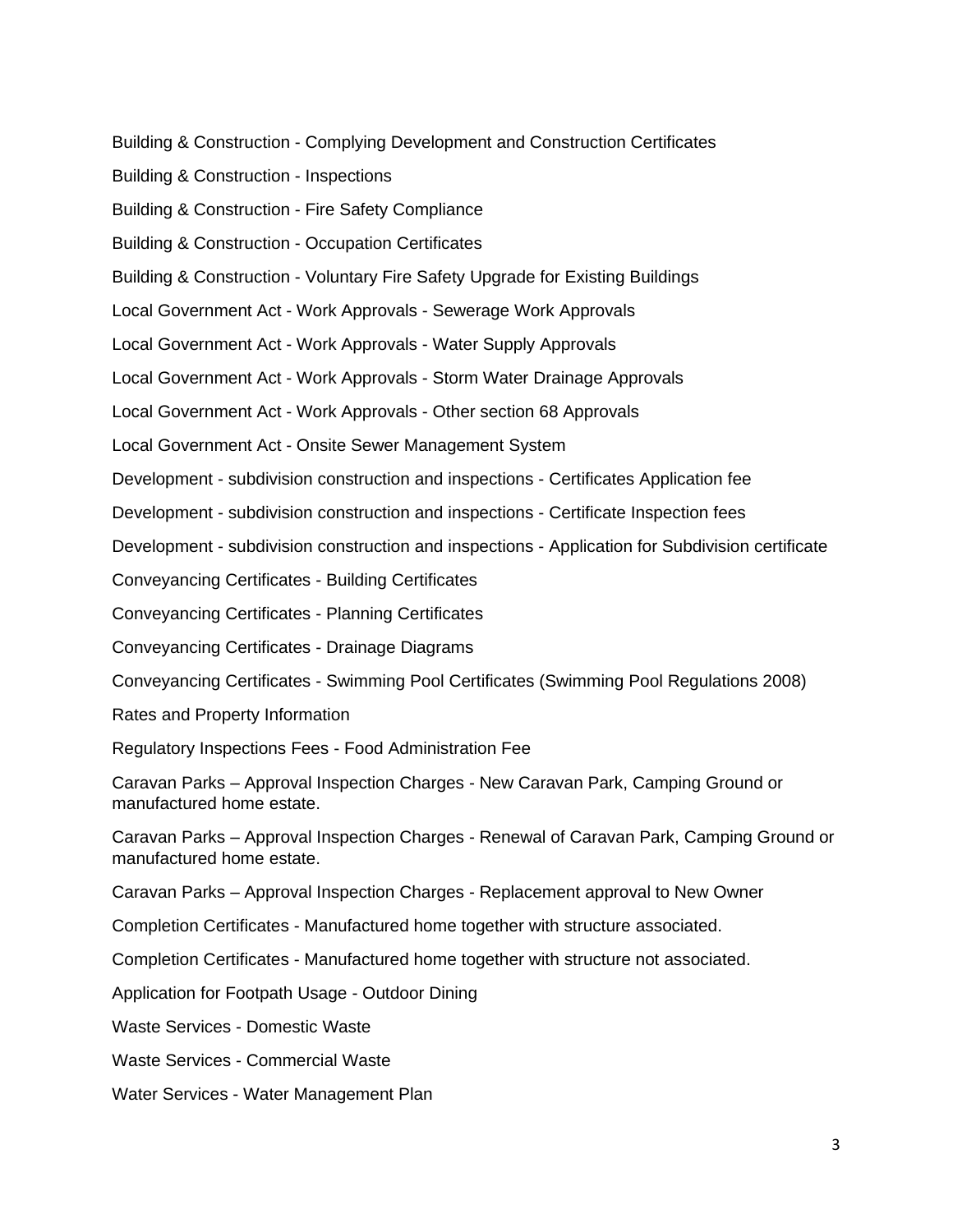Water Services - Connections and Meters3 Water Services - Meter Reading Water Services - Access to Public Standpipes Water Services - Water service charge Water Services - Wastewater service charge Water Services - Recycled water service charge Water Services - Stormwater service charge Water Services - Grease trap quarterly charge Water Services - Commercial trade waste permit fee Water Services - Industrial trade waste consent fee

#### <span id="page-3-0"></span>**Local Government: Dubbo Regional Council**

The Dubbo Region Destination Partnership Program 2021/22 - Premier Partner: Full Page Ad The Dubbo Region Destination Partnership Program 2021/22 - Level 1: Half Page Ad The Dubbo Region Destination Partnership Program 2021/22 - Level 2: Quarter Page Ad The Dubbo Region Destination Partnership Program 2021/22 - Level 3: Eighth Page Ad The Dubbo Region Destination Partnership Program 2021/22 - Directory Listing The Dubbo Region Destination Partnership Program 2021/22 - Great Western Plains Directory Listing

#### <span id="page-3-1"></span>**Local Government: Wagga Wagga City Council**

Wagga Wagga Tourism Partner Program

## <span id="page-3-2"></span>**Local Government Councils**

Section 7.11 contributions (levied by councils under the *Environmental Planning and Assessment Act 1979*)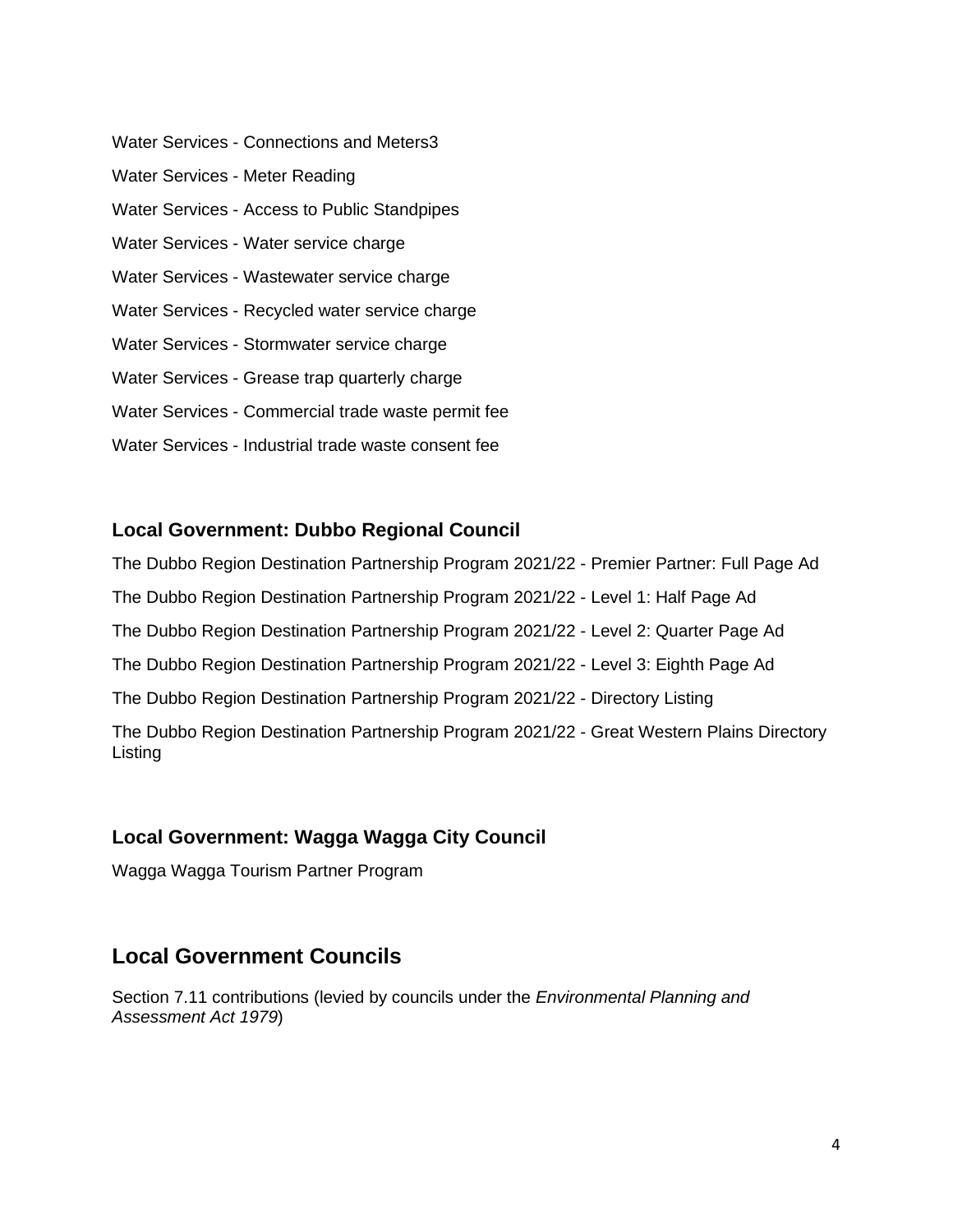## <span id="page-4-0"></span>**NSW Crown Lands**

Application fees for licences/leases/permits Charge per quantity of materials extracted from Crown land by a licenced holder. Cultivation Consent for a Western Lands Lease

# <span id="page-4-1"></span>**NSW Environment Protection Authority (EPA)**

Pesticide - Business licence - aerial applicators Radiation management licences Dangerous Goods Vehicle licences Environment protection licence fee

# <span id="page-4-2"></span>**NSW Department of Planning, Industry and Environment (DPIE)**

#### <span id="page-4-3"></span>**NSW National Parks and Wildlife Service**

Environmental Factor Review Fees Parks Eco Pass Commercial Tour Operator Annual License Fees Parks Eco Pass Commercial Tour Operator Quarterly Trip Return Fees Parks Eco Pass Commercial Tour Operator Camping and Accommodation Fees Parks Eco Pass Commercial Tour Operator Vehicle Access Fees Parks Transport Service licence Operator Annual Licensing Fees Filming and Photography application fees Environmental Management Bond National Parks and Wildlife Service Third Party Event Fees Fees for Venue Hire and Supervision Small Scale Event Fees National Park entry fees (single entry and annual) Lord Howe Island Board Fees Municipal Service Charges (MSU) Kosciuszko National Park Municipal Service Charges (MSU) Hill End Historic Site: Hill End – Water and Sewerage Deed Preparation Fees: New Licences and renewals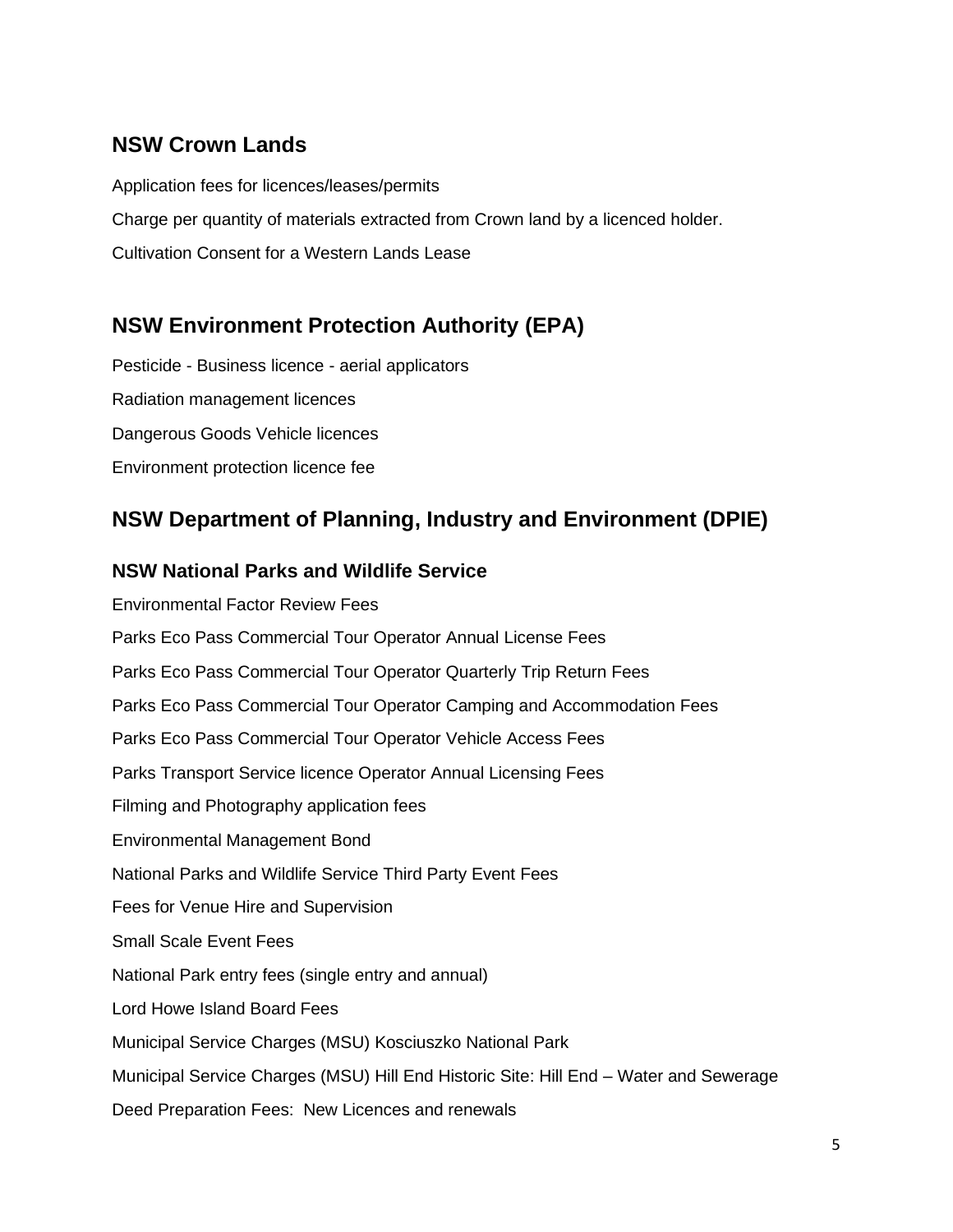Consent Fees – Assignments, Mortgages and Share transfers Community Service Charge Park Management Contribution Road Maintenance Contribution Bushfire Levy Occupation permit fee: Grazing Occupation permit fee: Other miscellaneous (airstrip, building, pump and pipeline, and others) Firewood permits

#### <span id="page-5-0"></span>**Short Term Rental Accommodation**

Registration Fee Annual Fee

#### <span id="page-5-1"></span>**Kangaroo Management Program**

Professional Kangaroo Harvester Licence (full year) Professional Kangaroo Harvester Licence (second half of year) Landholder Kangaroo Harvester Licence (full year licence only) Animal Dealer (Kangaroo) Licence (full year) Animal Dealer (Kangaroo) Licence (half year) Animal Dealer (Kangaroo Skin) Licence (full year) Animal Dealer (Kangaroo Skin) Licence (half year) Chiller premises registration (full year registration) Chiller premises registration (half year registration) Registration of skin dealer premises (full year) Registration of skin dealer premises (half year) Commercial kangaroo harvesting tags

## <span id="page-5-2"></span>**Long Service Corporation**

LSC Contract Cleaning Industry Portable Long Service Scheme levy LSC Building and Construction Industry Portable Long Service Scheme levy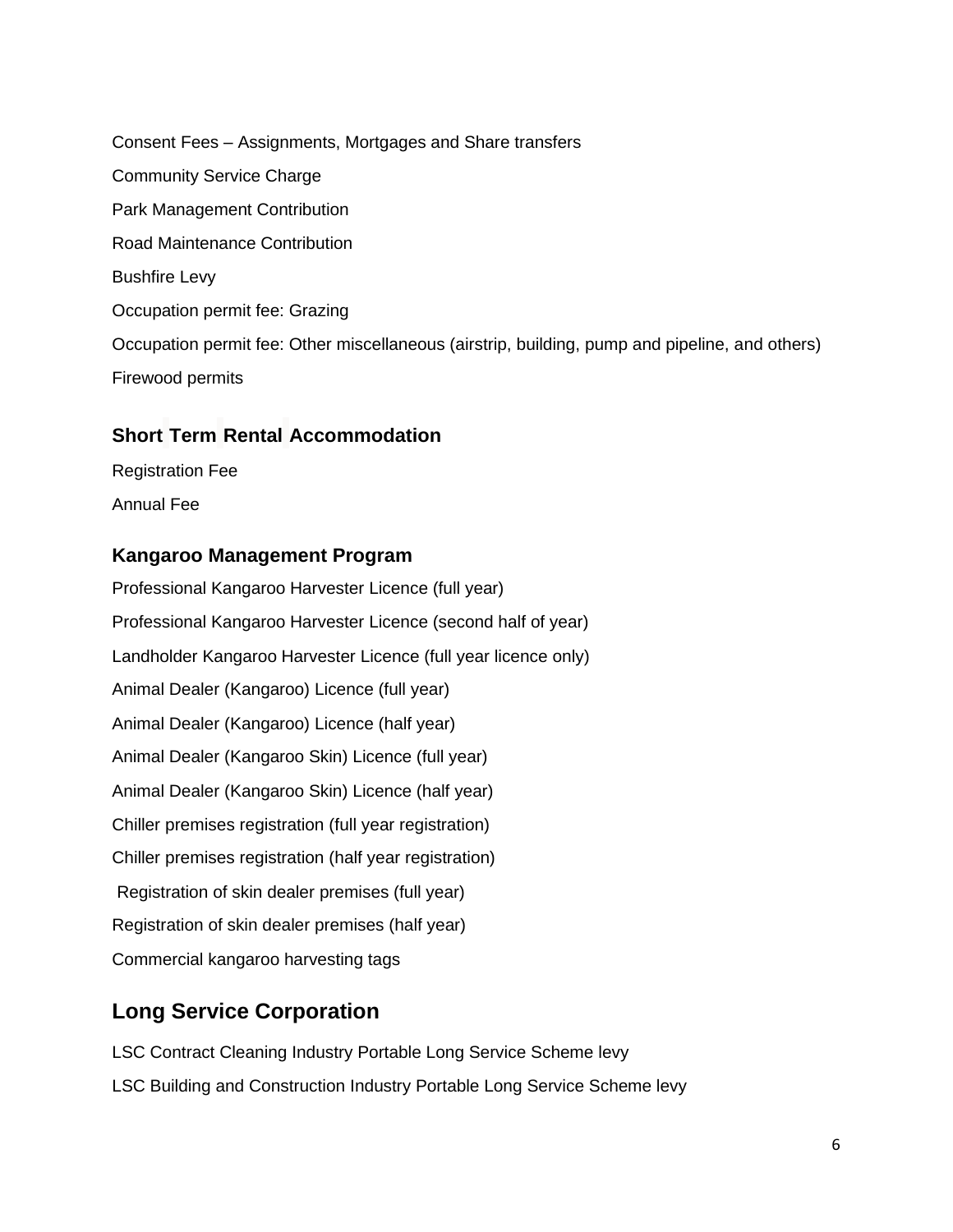# <span id="page-6-0"></span>**NSW Small Business Commissioner**

4 hours mediation

# <span id="page-6-1"></span>**Liquor & Gaming NSW**

Replacement of NSW competency card that has been lost, stolen or damaged.

Replacement of a NSW Competency card with RCG endorsement (only) that has been lost, stolen or damaged.

Issue NSW competency card with renewed endorsement or additional endorsement

Issue of a NSW Competency Card with renewed RCG (only) endorsement.

Issue NSW competency card via the NSW RSA Bridging course

Application for a new licence / licence removal

Application for a limited licence

Application for a Liquor Licence Transfer

Application for a Liquor Licence Transfer - Transfer due to death, disability All licence types

Application for Ongoing Extended Trading Authorisation

Application to Change Licence Conditions

Application to vary the licence

Exception or exemption

Application vary six-hour closure period.

Application banning order by licensee.

Application review of Secretary decision by ILGA

Liquor Licence Annual

Trading Hours Risk Loading Regional premises who hold a Multi Occasion Extended Trading Authorisation (MOETA)

# <span id="page-6-2"></span>**Roads & Maritime**

Vehicle Registration Fee - Business use fee

Vehicle Registration Fee – Motorcycles

Trailer and caravan vehicle registration fee (Business use only)

Issue or renewal of a driver licence (other than a provisional licence or learner licence)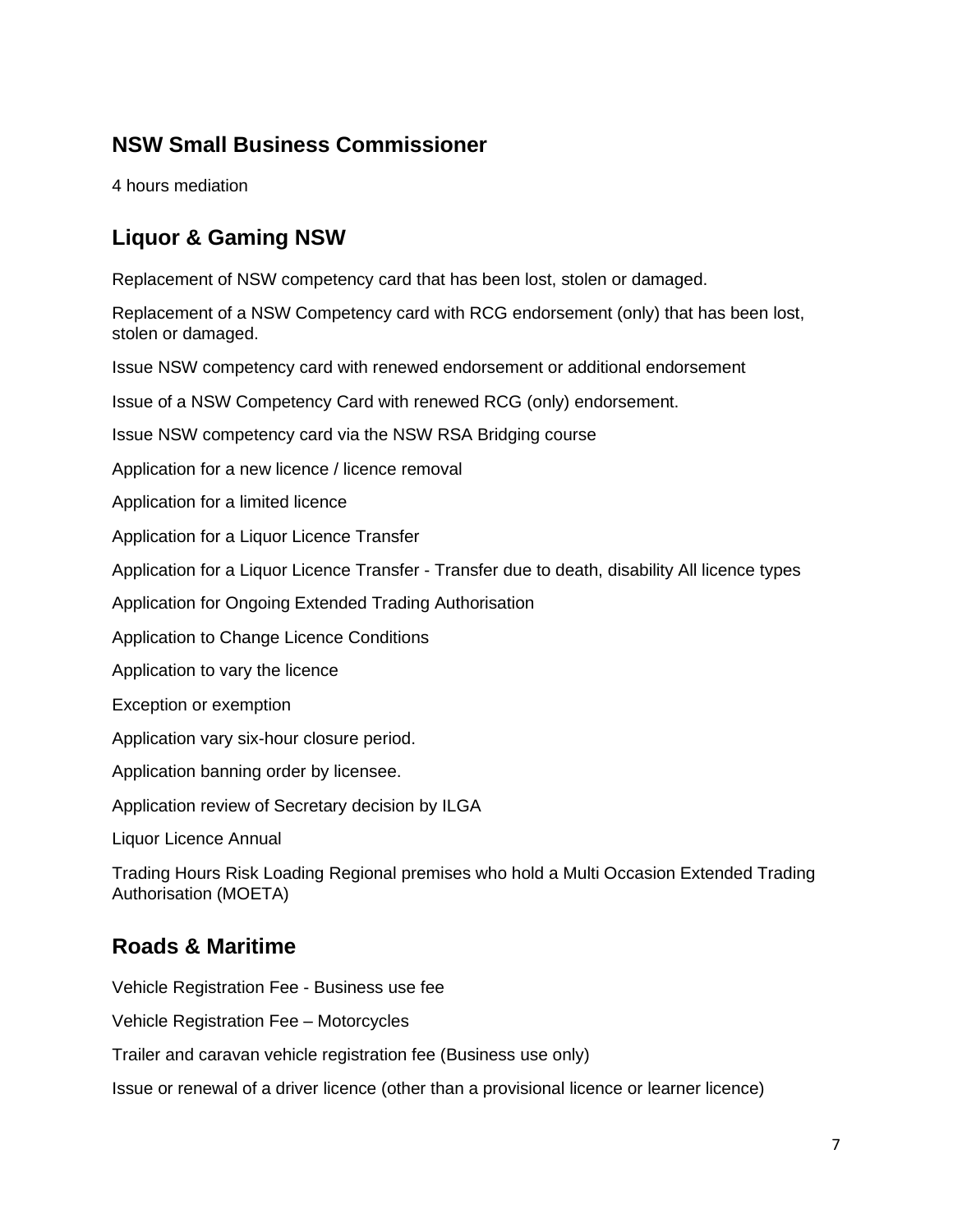Issue or renewal of a provisional licence of learner licence

Issue of a replacement licence (learner, provisional or other)

Driver knowledge test

Driving test or riding test

Hazard perception test

Driver qualification test

Road users' handbook (in any language)

Heavy vehicle driver handbook

Motorcycle riders' handbook

Hazard perception handbook

Driver qualification handbook

Issue of provisional licence passenger restriction exemption letter.

Issue of provisional licence prohibited motor vehicle restriction exemption letter.

Issue of a replacement provisional licence passenger restriction exemption letter.

Issue of a replacement provisional licence prohibited motor vehicle restriction exemption letter.

Issue of provisional P1 licences – restriction on passengers under 21 exemption letter.

Issue of replacement provisional P1 licences – restriction on passengers under 21 exemption letter.

Application fee for any driving instructor's licence.

Application fee for renewal of driving instructor's licence

Fee for issue of duplicate driving instructor's licence

Fee for issue of driving instructor certificate

Fee for issue of a new 5 years or new 10 year Photo Card

Fee for replacement 5 Year or 10 year Photo Card

Registration Fee - issue or renewal of registration of a motor vehicle or trailer

Transfer of registration fee

Issue of 1 or 2 standard number-plates with same number

Trader's plate

Initial inspection of registrable vehicle, otherwise than in relation to exhaust emission levels

Further inspection of registrable vehicle that has failed earlier inspection.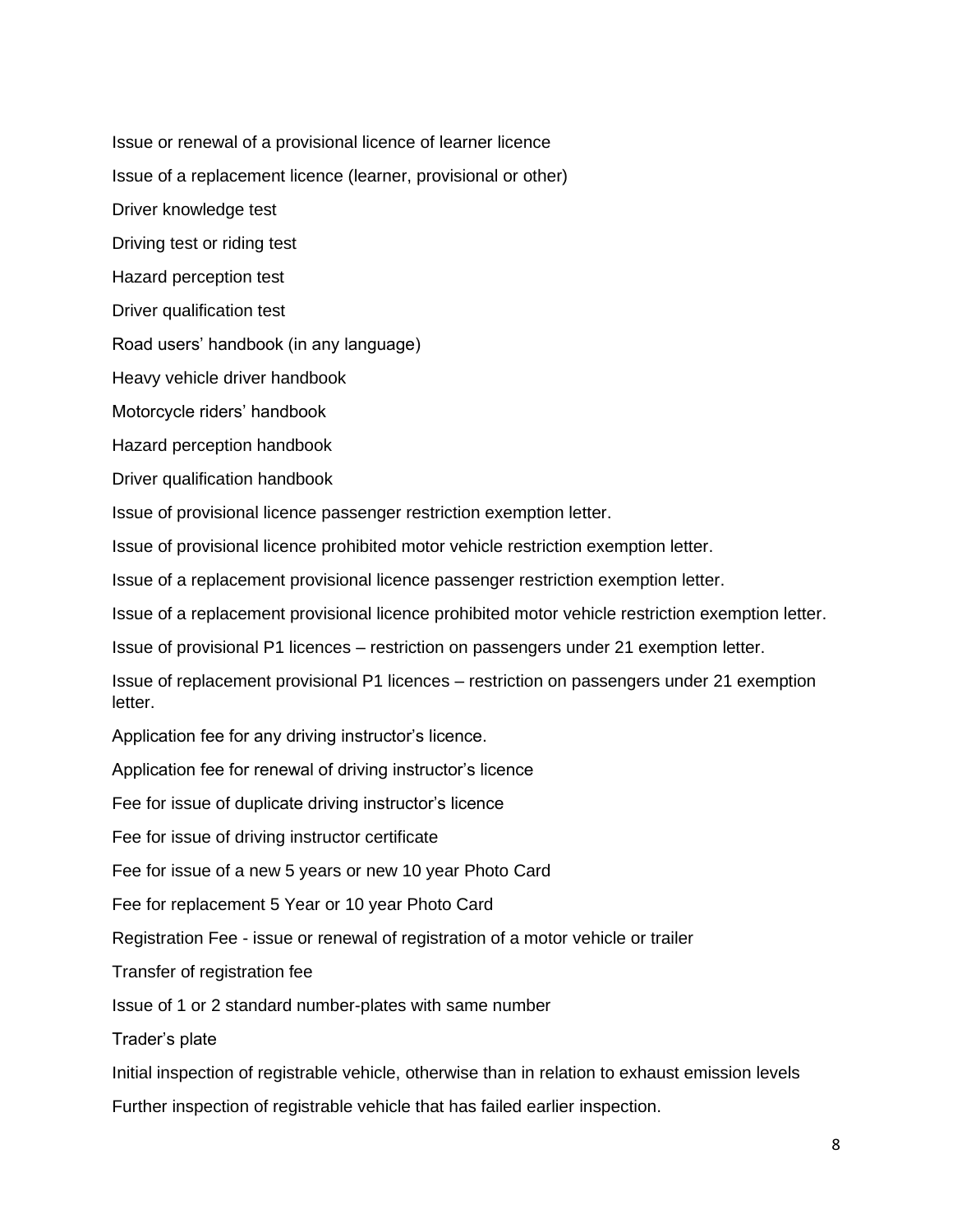Inspection of registrable vehicle in relation to exhaust emission levels

Duplicate certificate of registration

Duplicate registration label

Issue auxiliary number-plate or issue replacement auxiliary number-plate

Book of inspection reports for issue at authorised inspection station

Copy of rules for authorised inspection station.

Vehicle inspection by Roads and Maritime Services for the purpose of identification prior to the establishment of registration

Issue certificate relating to information from Roads and Maritime Services records

Issue information from Roads and Maritime Services records other than a certificate.

Packing and posting – Number-plates

Packing and posting – Inspection Report Books

Cancel registration.

Unregistered Vehicle Permit

Conditional registration

Number-plate reservation

Number-plate exchange

Issue replacement trader's plate

Vehicle Safety Compliance Certification Scheme

Authorised Inspection Station

Heavy Vehicle Authorised Inspection Station

Authorised Unregistered Vehicle Inspection Station

Authorised Safety Check Inspection Station

Authorised Crane Inspection Station

Trader's plate application

Heavy Vehicle Registration charges: Road Component - Division 1—Load carrying vehicles.

Heavy Vehicle Registration charges: Road Component - Division 2—Load carrying trailers.

Heavy Vehicle Registration charges: Road Component - Division 3—Buses

Heavy Vehicle Registration charges: Road Component - Division 4—Special purpose vehicles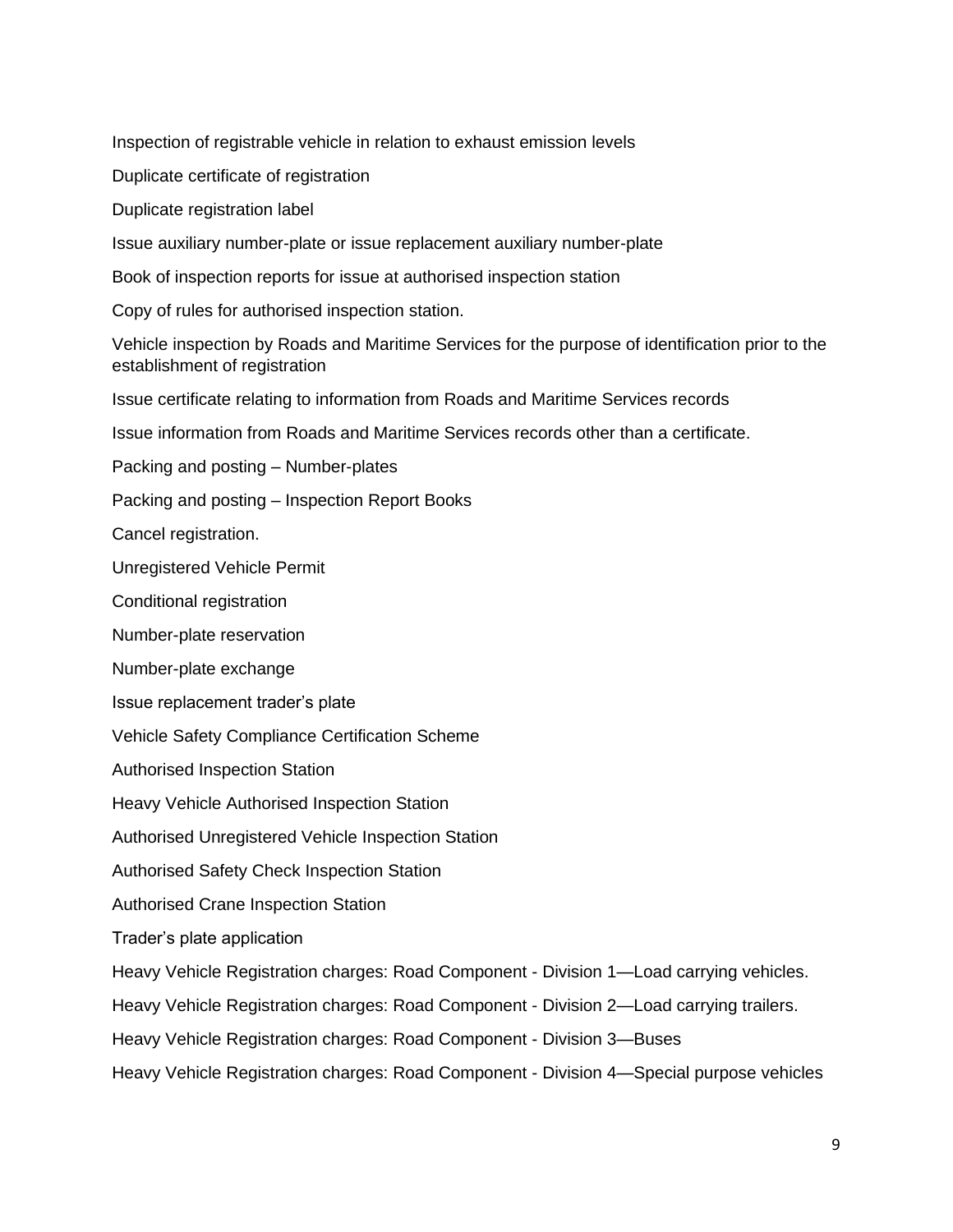Heavy Vehicle Registration charges: Regulatory Component - Division 1—Load carrying vehicles.

Heavy Vehicle Registration charges: Regulatory Component - Division 2—Load carrying trailers.

Heavy Vehicle Registration charges: Regulatory Component - Division 3—Buses

Heavy Vehicle Registration charges: Regulatory Component - Division 4—Special purpose vehicles

Vessel Registration - personal watercraft

Vessel Registration - Other vessels

Transfer of vessel registration to a person who is not a dealer.

Transfer of vessel registration to a dealer

Fix hull identification number

Validate hull identification number.

New boatcode agent establishment

Hull identification number plates—set of 20.

Hull identification number certificates—pad of 50

Transfer of boatcode agency

Personalised vessel registration

Preserve personalised vessel registration.

Vessel registration numbers

Vessel registration numbers—individual

Personal watercraft driving licence examination.

Personal watercraft driving licence upgrade examination.

Personal watercraft driving licence

Boat driving licence examination

Boat driving licence

Application for an aquatic licence, commercial activity

Application for an aquatic licence, other than commercial activity

Waterway access fee for an aquatic licence

Attendance by officer of RMS at special maritime event or standard event

Bar crossing licence (maritime other fees)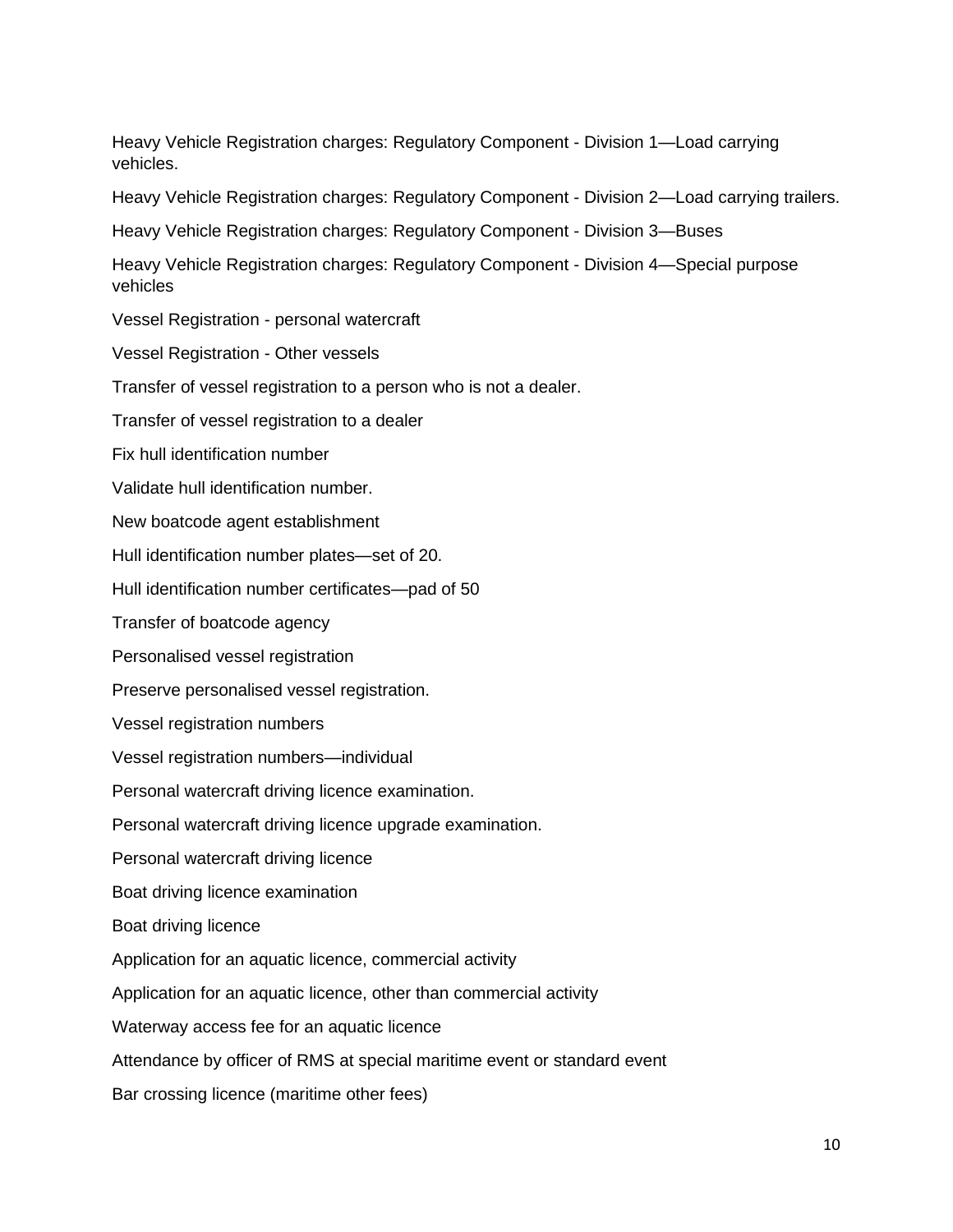Issue of replacement marine safety licence where licence is lost, stolen, damaged, destroyed or defaced.

Retrieval of domestic commercial vessel records

Commuter wharf permit fees - Unlimited use

Commuter wharf permit fees - Up to 10 berthings

Charter wharf booking system fees - Ad-hoc.

Charter wharf booking system fees - Regular bulk bookings.

Commercial moorings Sydney Harbour locality or Pittwater locality

Commercial moorings all other areas

Private moorings Sydney Harbour (Eastern) locality

Private moorings Sydney Harbour (Western) locality or Pittwater locality

Private mooring all other areas

Initial Mooring inspection fee

Mooring Relocation fee

Change vessel on mooring fee

Transfer mooring licence

Fee for RMS attendance to mooring outside business hours.

Crash Laboratory

Vehicle History Check Fee

Application for a new Bus Driver Authority

Renewal of a Bus Driver Authority

Application for a new Bus Operator Accreditation

Renewal of a Bus Operator Accreditation

## <span id="page-10-0"></span>**Point to Point Transport Commission**

Application for authorisation to provide taxi service (section 30(3)(d) of the Act) Application to renew authorisation to provide taxi services (sections 30(3)(d) and 37(2) Application for authorisation to provide booking service (section 30(3)(d) of the Act) Application to renew authorisation to provide booking service (sections 30(3)(d) and 37(2) of the Act)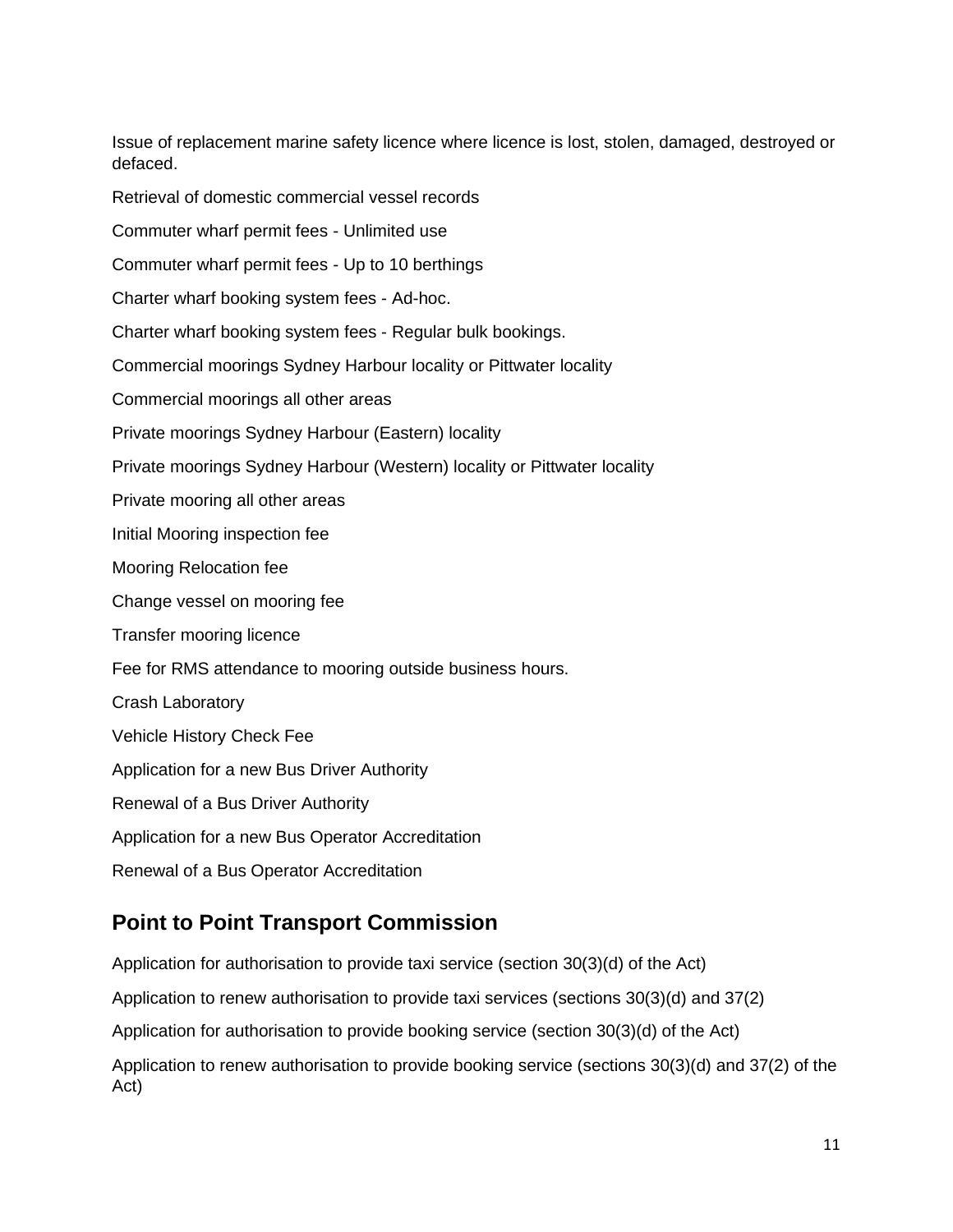Combined application for authorisation to provide a taxi service and to provide a booking service.

Application for taxi licence (section 51(3)(c) of the Act) if annual fee is to be determined by bids at auction or sealed tender.

Application to renew taxi licence (section 58 of the Act) if annual fee is to be determined by bids at auction or sealed tender.

Taxi licence fee - amount determined by the bid at public auction.

Authorisation fee (for service providers) (clause 45 of the Regulation)

## <span id="page-11-0"></span>**SafeWork NSW**

#### <span id="page-11-1"></span>**Work Health & Safety Authorisations**

Licence/Certificate/Registration/Notification type – New Asbestos Assessor Licence/Certificate/Registration/Notification type – New Asbestos Removal - Class A & B Licence/Certificate/Registration/Notification type – New Authorised Explosives Licence/Certificate/Registration/Notification type – New Blasting User Licence/Certificate/Registration/Notification type – New Dangerous Goods Packaging Design Licence/Certificate/Registration/Notification type – New Demolition DE1 & DE2 Licence/Certificate/Registration/Notification type – New General Induction Training Licence/Certificate/Registration/Notification type – New Hazardous Chemicals Notification Licence/Certificate/Registration/Notification type – Renew Asbestos Assessor Licence/Certificate/Registration/Notification type – Renew Asbestos Removal - Class A & B Licence/Certificate/Registration/Notification type – Renew Authorised Explosives Licence/Certificate/Registration/Notification type – Renew Blasting User Licence/Certificate/Registration/Notification type – Renew Dangerous Goods Packaging Design Licence/Certificate/Registration/Notification type – Renew Demolition DE1 & DE2 Licence/Certificate/Registration/Notification type – Renew General Induction Training Licence/Certificate/Registration/Notification type – Renew Hazardous Chemicals Notification Licence/Certificate/Registration/Notification type - Replace Asbestos Assessor Licence/Certificate/Registration/Notification type – Replace Asbestos Removal - Class A & B Licence/Certificate/Registration/Notification type – Replace Authorised Explosives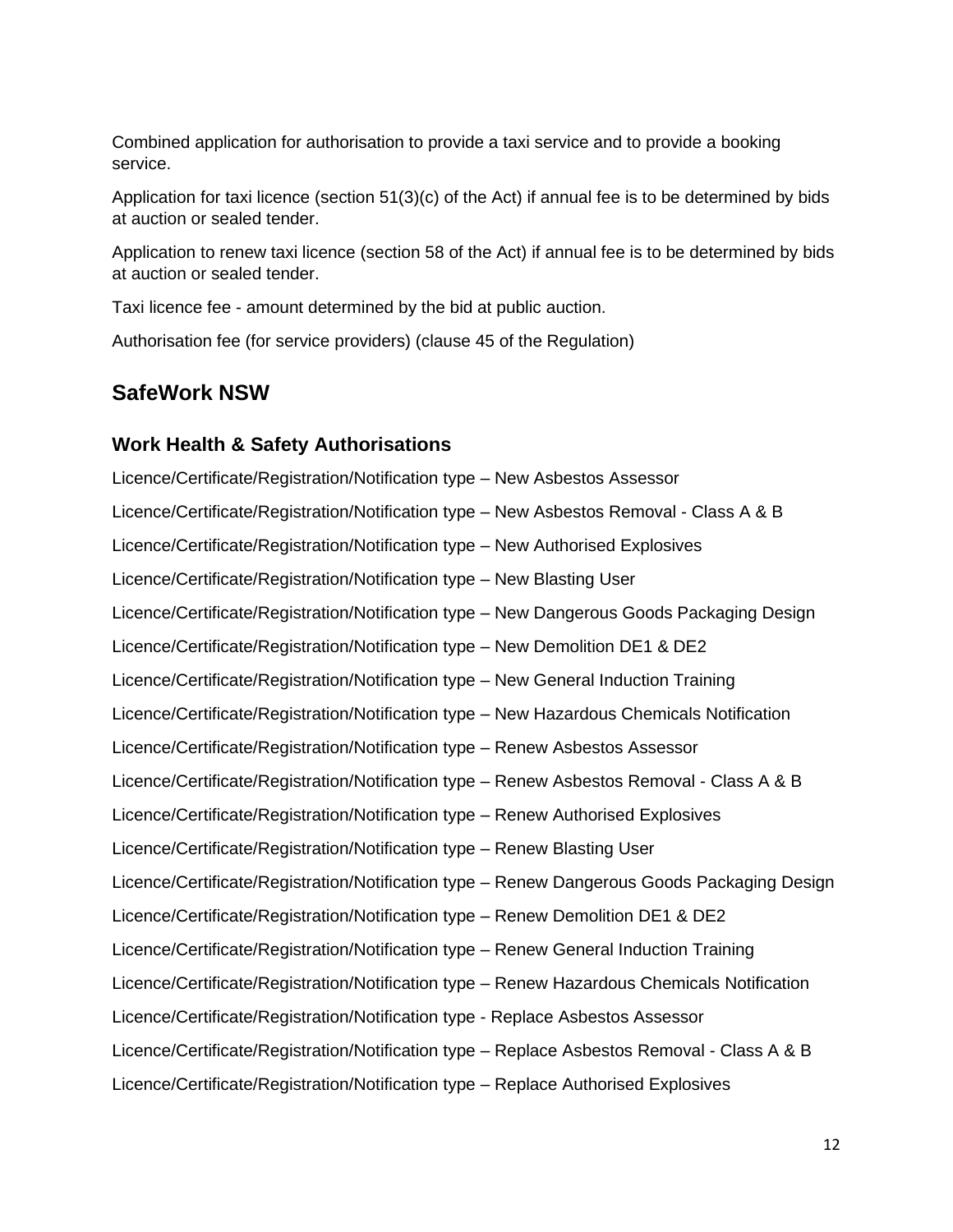Licence/Certificate/Registration/Notification type – Replace Blasting User

Licence/Certificate/Registration/Notification type – Replace Dangerous Goods Packaging Design

Licence/Certificate/Registration/Notification type – Replace Demolition DE1 & DE2

Licence/Certificate/Registration/Notification type – Replace General Induction Training

Licence/Certificate/Registration/Notification type – Replace Hazardous Chemicals Notification

Hazardous Chemicals Amendment to Notification – New Hazardous Chemicals on Premises Site Search

Hazardous Chemicals Amendment to Notification – New High Risk Work

Hazardous Chemicals Amendment to Notification – New HRW Assessor Accreditation (including mutual recognition)

Hazardous Chemicals Amendment to Notification – New HRW Assessor Accreditation Additional Class Application

Hazardous Chemicals Amendment to Notification – New Import/Export Explosives/Security Sensitive Dangerous Substances (SSDS)

Hazardous Chemicals Amendment to Notification – New Manufacture Explosives

Hazardous Chemicals Amendment to Notification – New Notification of Export of Explosives

Hazardous Chemicals Amendment to Notification – New Notification of Import of Explosives

Hazardous Chemicals Amendment to Notification – Renew High Risk Work

Hazardous Chemicals Amendment to Notification – Renew HRW Assessor Accreditation (including mutual recognition)

Hazardous Chemicals Amendment to Notification – Renew HRW Assessor Accreditation Additional Class Application

Hazardous Chemicals Amendment to Notification – Renew Import/Export Explosives/Security Sensitive Dangerous Substances (SSDS)

Hazardous Chemicals Amendment to Notification – Renew Manufacture Explosives

Hazardous Chemicals Amendment to Notification – Replace High Risk Work

Hazardous Chemicals Amendment to Notification Replace HRW Assessor Accreditation (including mutual recognition)

Hazardous Chemicals Amendment to Notification – Replace HRW Assessor Accreditation Additional Class Application

Hazardous Chemicals Amendment to Notification – Replace Import/Export Explosives/Security Sensitive Dangerous Substances (SSDS)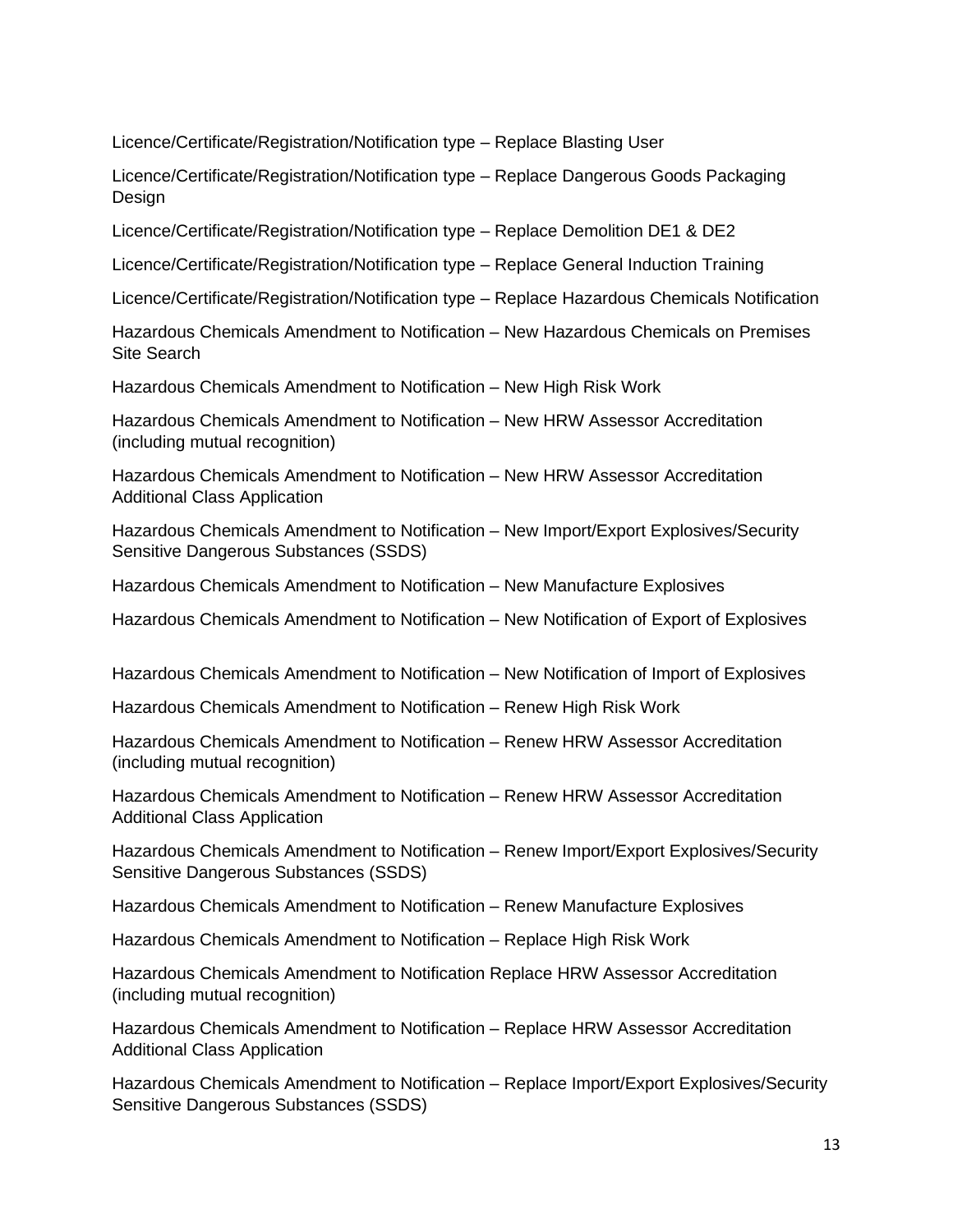Hazardous Chemicals Amendment to Notification Replace Manufacture Explosives

Administration Fee for Determined Major Hazard Facilities

Application for Major Hazard Facility Licence

Administration Fee for Licensed Major Hazard Facilities

Administration fee in relation to transfer of major hazard facility.

Application for Cancellation of Major Hazard Facility Licence

Administration fee in relation to Cancellation of Major Hazard Facility Licence on Operator's Application

New Notification of Pyrotechnic Display

New Plant Design - Original or Alteration

New Plant Item

New Plant Amusement item registration

New Plant Site Search

New Pyrotechnician

New Security Clearance

New Fireworks Single Use/Event

New Use Security Sensitive Dangerous Substances (SSDS)

New Store Explosives/Security Sensitive Dangerous Substances (SSDS)

New Supply Explosives/Security Sensitive Dangerous Substances (SSDS)

New Transport Explosives by Vehicle

New Transport Explosives by Vessel

New Traffic Control Work Training

New Approval for a registered training organisation to deliver asbestos removal and asbestos assessor training in NSW.

New Approval to deliver entry permit holder training in NSW.

New Approval for a registered training organisation to deliver general construction induction training in NSW.

New Approval for a registered training organisation to conduct high risk work training and assessment in NSW.

New Approval to deliver health and safety representative training in NSW using SafeWork NSW course materials.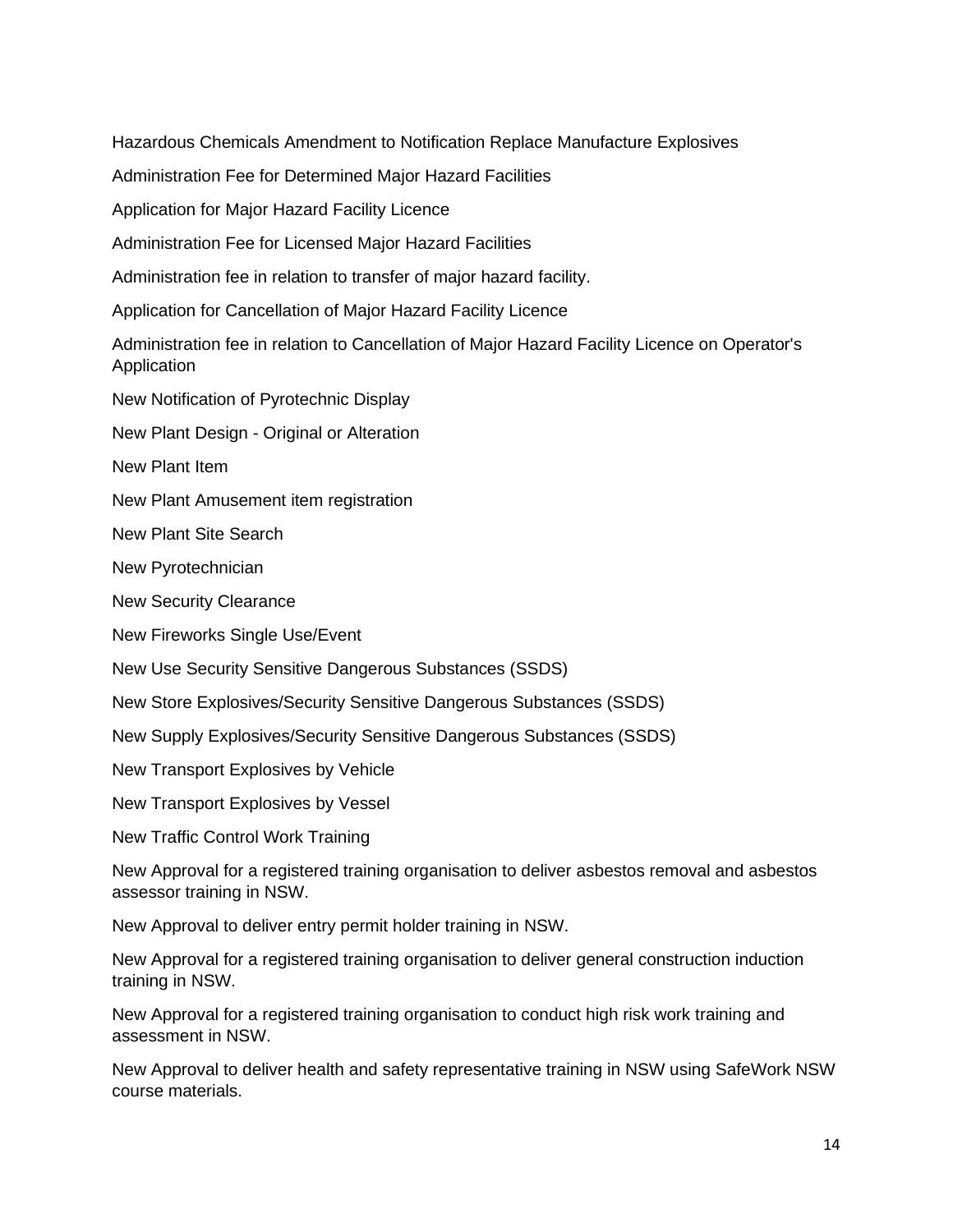New Request for notice of assessment of satisfactory assessment/assessment summary books

Renew Plant Item

Renew Plant Amusement item registration.

Renew Plant Site Search

Renew Pyrotechnician.

Renew Security Clearance

Renew Fireworks Single Use/Event

Renew Use Security Sensitive Dangerous Substances (SSDS)

Renew Store Explosives/Security Sensitive Dangerous Substances (SSDS)

Renew Supply Explosives/Security Sensitive Dangerous Substances (SSDS)

Renew Transport Explosives by Vehicle

Renew Transport Explosives by Vessel

Renew Traffic Control Work Training

Renew Approval for a registered training organisation to deliver asbestos removal and asbestos assessor training in NSW.

Renew Approval to deliver entry permit holder training in NSW.

Renew Approval for a registered training organisation to deliver general construction induction training in NSW.

Renew Approval for a registered training organisation to conduct high risk work training and assessment in NSW.

Renew Approval to deliver health and safety representative training in NSW using SafeWork NSW course materials.

Replace Plant Design - Original or Alteration

Replace Plant Item

Replace Plant Amusement item registration.

Replace Plant Site Search

Replace Pyrotechnician.

Replace Security Clearance

Replace Fireworks Single Use/Event

Replace Use Security Sensitive Dangerous Substances (SSDS)

Replace Store Explosives/Security Sensitive Dangerous Substances (SSDS)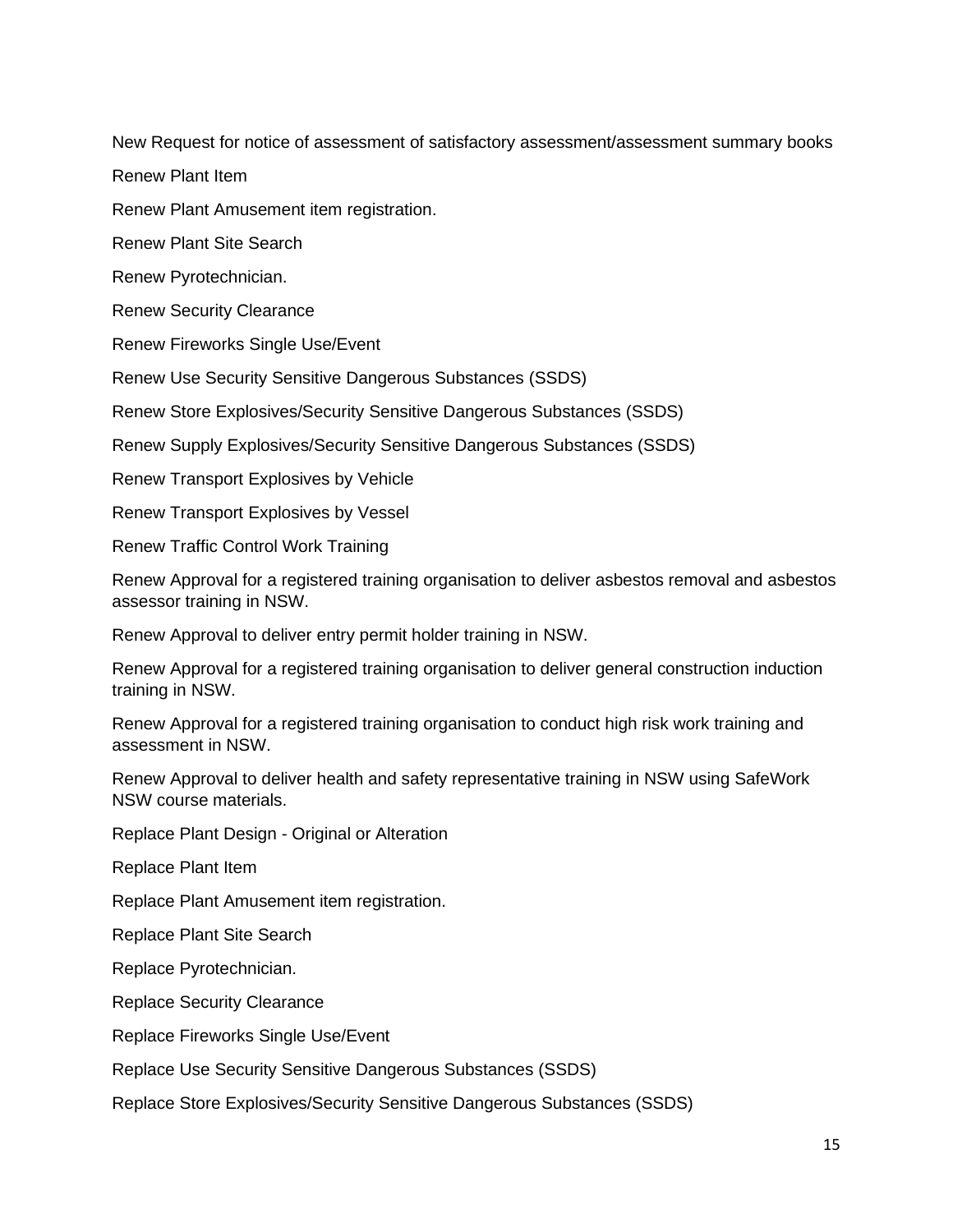Replace Supply Explosives/Security Sensitive Dangerous Substances (SSDS) Replace Transport Explosives by Vehicle Replace Transport Explosives by Vessel Replace Traffic Control Work Training

# <span id="page-15-0"></span>**NSW Fair Trading**

#### <span id="page-15-1"></span>**Pawnbrokers and Second-hand Dealers Regulation**

*(You can claim for 1, 3, or 5 years licence or certificate fees where relevant)* Application fee for granting of licence Application fee for renewal of licence Application fee for restoration of licence Application fee for replacement of licence Application fee for extract of register (per entry)

## <span id="page-15-2"></span>**Gas & Electricity**

Application for model approval Application for extension of model approval Application for renewal of model approval Application for modification of model approval Lodgment of notice of change of particulars of model approval Application for declaration of recognised external approval schemes Inspection of an electrical installation of an electricity meter Schedule 4 - Provisions relating to gas meters. Testing or the examination of gas meters or gas meter testing equipment by the Director-**General** 

#### <span id="page-15-3"></span>**Strata Schemes Management Regulation**

Lodgment building bond

## <span id="page-15-4"></span>**Tow Truck Industry Regulation**

*(You can claim for 1, 3, or 5 years licence or certificate fees where relevant)*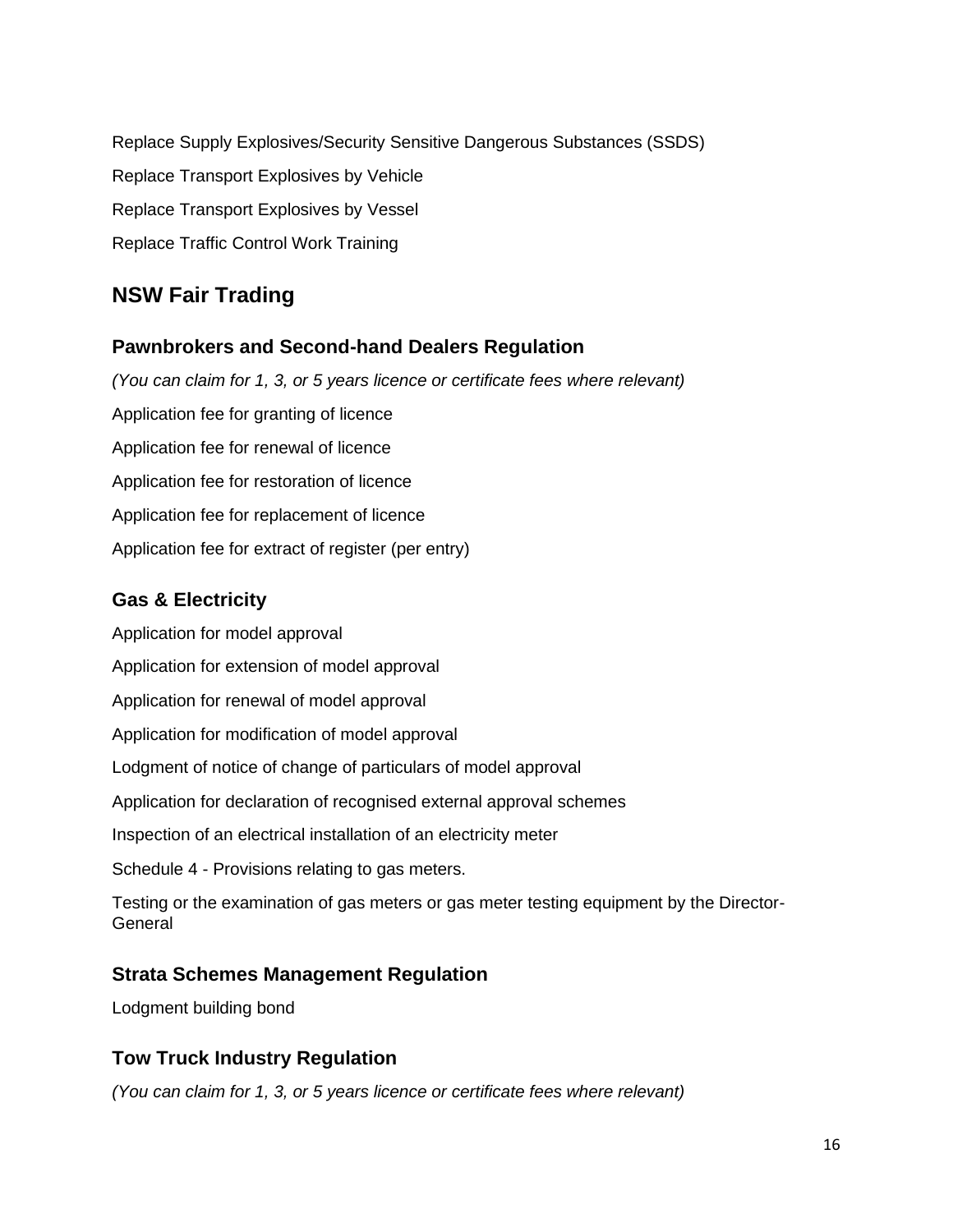New certificate or restoration of certificate Replacement drivers certificate Reissue conditional drivers certificate Re-application for expired conditional drivers certificate (within 5 business days) Operator licence (metro) or restoration of licence Operator licence (country) or restoration of licence Category A plate (metro) Category B and C plate (metro) Category A plate (country) Category B and C plate (country) Amendment Fee Replacement operator licence Reissue conditional operator licence Stand-by tow truck application fee Re-application for expired conditional operator licence (within 5 business days) Drivers certificate or restoration of certificate Operator licence or restoration of licence

#### <span id="page-16-0"></span>**Tattoo Parlours Regulation**

*(You can claim for 1, 3, or 5 years licence or certificate fees where relevant)* Application for tattooist licence Application fee for renewal of tattooist licence Application fee for restoration of tattooist licence Application fee for operator licence Application fee for renewal of operator licence Application fee for restoration of operator licence Application fee for replacement of licence Application fee for permit for body art tattooing show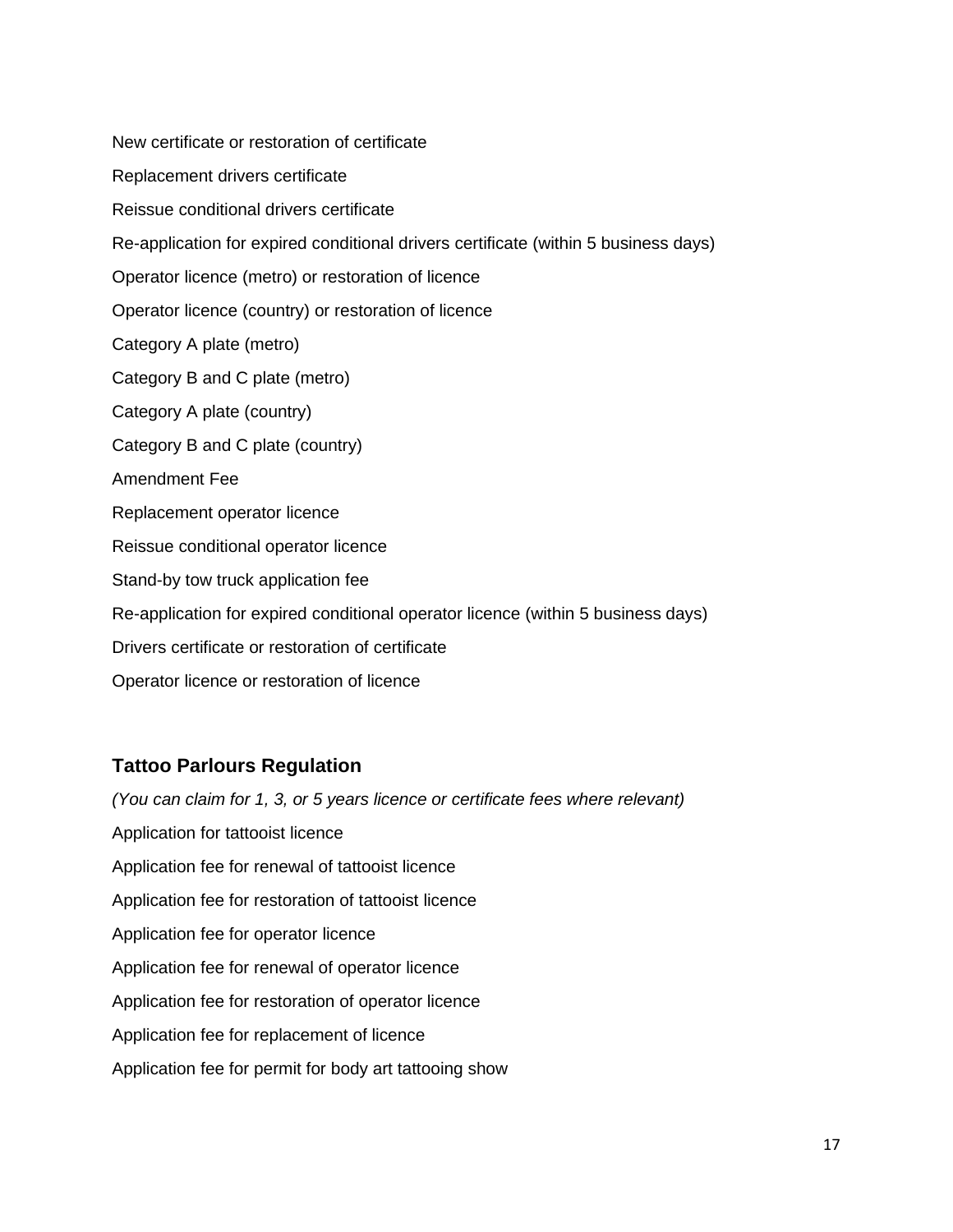#### <span id="page-17-0"></span>**Partnership Regulation**

Application for registration of a partnership

Notification of change in relation to particulars of partnership

Fee for inspection of Register of Limited and Incorporated Partnerships

Fee for issue on application, of certificate, as to formation of a partnership

Fee for issue on application, of certificate as to registered particulars of a partnership

Fee to accompany document lodged evidencing status as a VCLP, AFOF or ESVCLP

Fee to accompany statement lodged that partnership is venture capital management partnership.

Fee to accompany notice lodged as to revocation of registration as a VCLP, AFOF, ESVCLP or cessation of a venture capital management partnership.

Fee to accompany a notice lodged as to cessation of business.

#### <span id="page-17-1"></span>**Home Building Regulation**

*(You can claim for 1, 3, or 5 years licence or certificate fees where relevant)*

Contractor Licence / Building Contractor New licence for individual, partnership or corporation.

Contractor Licence / Building Contractor Renewal for individual, partnership or corporation.

Contractor Licence / Building Contractor Restoration for individual, partnership or corporation.

Trade or specialist contractor new licence for individual, partnership or corporation.

Trade or specialist contractor Renewal for individual, partnership or corporation.

Trade or specialist contractor Restoration for individual, partnership or corporation.

Supervisor Certificate, Building supervisor New Certificate for individual

Supervisor Certificate, Building supervisor Renewal for individual.

Supervisor Certificate, Building supervisor Restoration for individual.

Trade or specialist work supervisor New Certificate for individual

Trade or specialist work supervisor Renewal for individual

Trade or specialist work supervisor Restoration for individual

Tradesperson certificate New Certificate for individual

Tradesperson certificate Renewal for individual

Tradesperson certificate Restoration for individual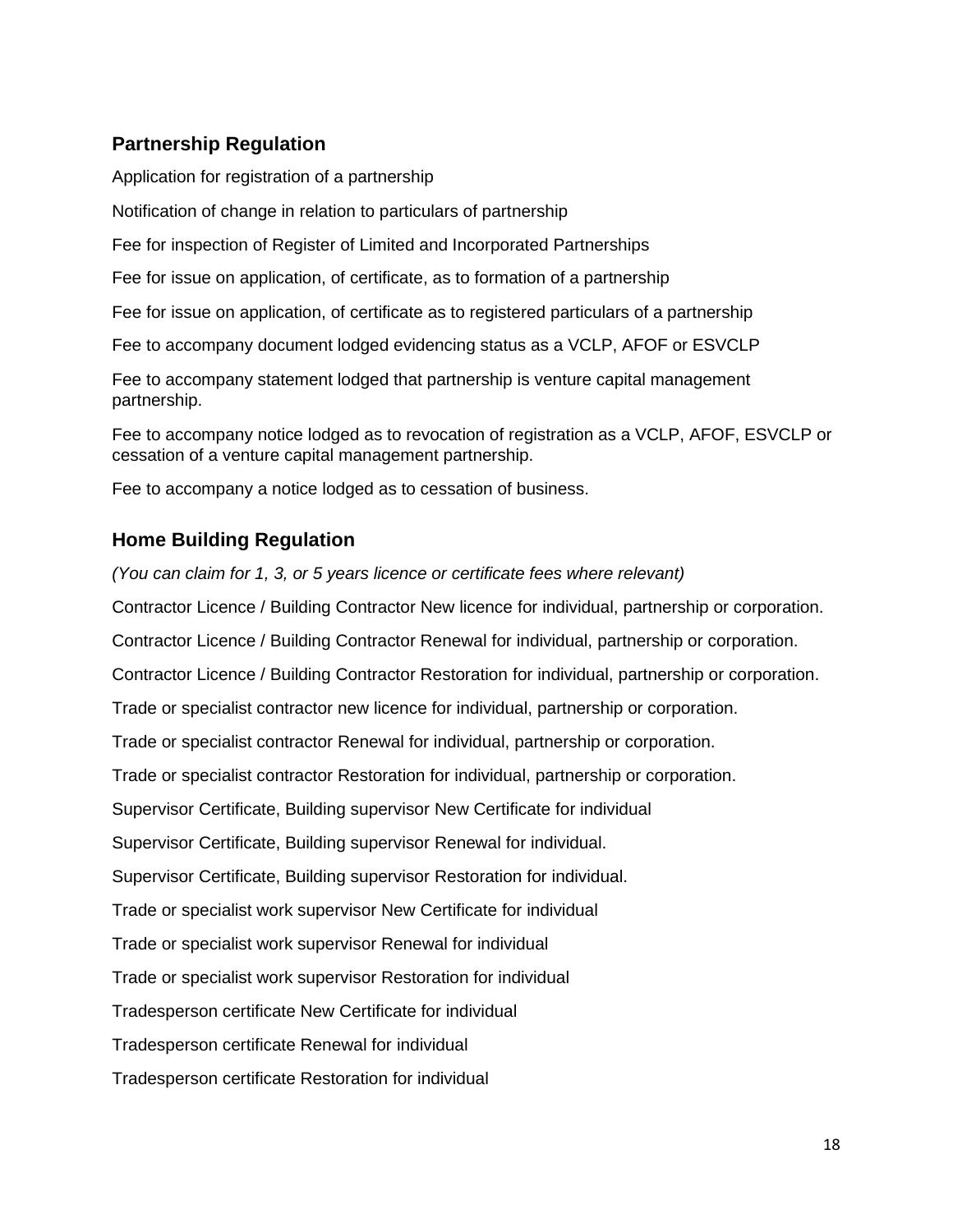Variation to licence/certificate to add a category or categories. Replacement contractor licence, or certificate

#### <span id="page-18-0"></span>**Conveyancers Licensing Regulation**

*(You can claim for 1, 3, or 5 years licence or certificate fees where relevant)* Application fee for grant of licence Application fee for renewal of licence Application fee for restoration of licence Application fee for a replacement of licence

#### <span id="page-18-1"></span>**Motor Dealers & Repairers Regulation**

*(You can claim for 1, 3, or 5 years licence or certificate fees where relevant)*

Application fee for grant of licence Motor dealer, Motor vehicle repairer or Motor vehicle recycler

Application fee for renewal of licence Motor dealer, Motor vehicle repairer or Motor vehicle recycler

Application fee for restoration of licence Motor dealer, Motor vehicle repairer or Motor vehicle recycler

Tradesperson's certificate Application fee for grant of certificate

Tradesperson's certificate Application fee for renewal of certificate

Tradesperson's certificate Application fee for restoration of certificate

Tradesperson's certificate Amendment of certificate to include additional class of repair work.

Tradesperson's certificate Issue of replacement tradesperson's certificate

Fees for motor dealers, motor vehicle repairers and motor vehicle recyclers Issue of duplicate licence

Fees for motor dealers, motor vehicle repairers and motor vehicle recyclers Issue of certificate

#### <span id="page-18-2"></span>**Incorporated Associations**

Application for registration of an association

Application for approval of change of association's name

Application for approval of change of association's objects or constitution.

Application for reservation of name.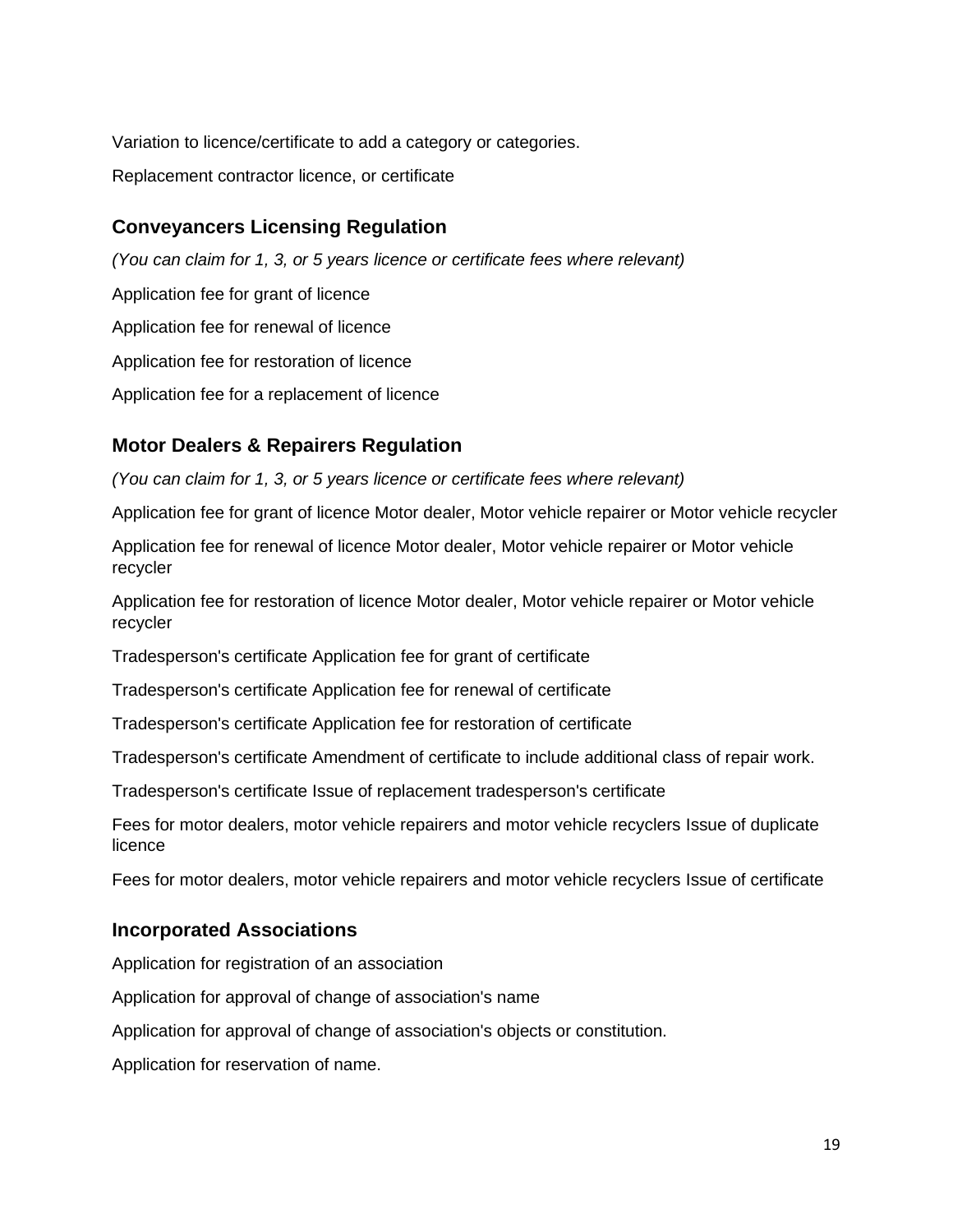Issue of replacement certificate of registration where Secretary is satisfied that the original was lost or destroyed.

Maximum fee for inspection by any member of an association of the book recording disclosure of interest by a committee member. \* Fee payable to the association

Application for further time within which to hold AGM.

Application for specification by Secretary as to the manner in which a special resolution may be passed public holiday, or

Lodgment of summary of Tier 1 association's financial affairs for the previous financial year, financial statements, auditor's report and a copy of any resolution passed at the association's AGM in connection with those documents.

Application for further time in which a Tier 1 association can lodge documents.

Lodgment of summary of Tier 2 association's financial affairs for the previous financial year.

Application for further time in which a Tier 2 association can lodge a summary of the association's financial affairs.

Approval for person who is otherwise not qualified to carry out audit.

Grant of an exemption from requirement to prepare or audit financial statements.

Application for transfer of registration declaration in relation to an association's proposed registration under a corresponding law

Inspection of any document that has been lodged with the Secretary under the Act, not being a document that has been destroyed or otherwise disposed of.

Issue of uncertified copy of, or extract from, document lodged with the Secretary.

Issue of certified copy of, or extract from, document lodged with the Secretary.

Issue of extract from computerised record forming part of the register.

Issue of certificate by Secretary stating registration status, registered name, official address or terms of constitution.

Issue of certificate by Secretary specifying compliance with certain provisions of the Act.

Application for approval to serve documents on association in any other manner that the Secretary may direct.

Issue of certificate by Secretary to the effect that an association or other body is a former association of an incorporated association.

#### <span id="page-19-0"></span>**Cooperatives Regulation**

Application for registration of proposed co-operative

Application for registration of existing corporation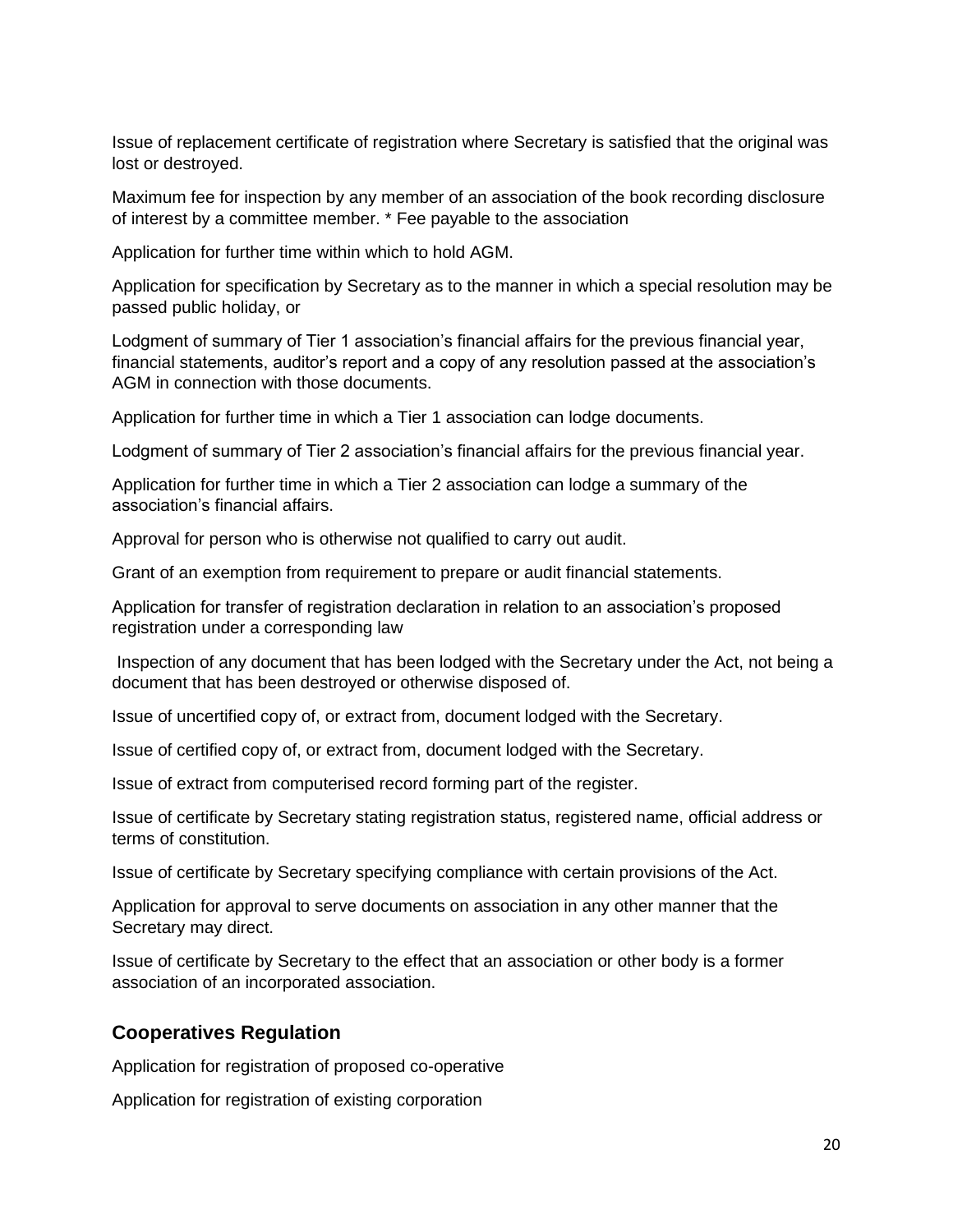Issue of duplicate certificate of registration

Application for Registrar's prior approval of certain rule amendments

Application for registration of rule amendment

Application for issue of certificate of registration of rule amendment

Application for exemption from any or all provisions of Division 2

Application for registration of disclosure statement for compulsory share take up.

Application to extend period for carrying on business with too few members.

Application for determination of a member's eligibility to vote on an active membership resolution.

Application for exemption of co-operative from any or all provisions of Division 5

Application for approval to keep register at another office.

Use of "Co-operative," "Co-op" etc.—application for exemption by Registrar.

Application to approve omission of "Limited" or "Ltd" in name

Application to approve abbreviation or elaboration of name.

Application to approve change of name.

Restriction on use of "Co-operative," "Co-op" etc.—application for exemption by Registrar

Lodgment of notice of change of address

Application for exemption for a small co-operative or class of small co-operatives from requirement for a notice about the name of a co-operative and its registered office

Application by member for review of voting entitlement

Filing fee for registration of special resolution

Application for certificate of registration of special resolution

Application for approval of disclosure statement for special postal ballot

Lodgment of annual financial reports by large co-operative

Lodgment of half-year reports by co-operative that is a disclosing entity.

Lodgment of half-year reports by co-operative that is a disclosing entity.

Lodgment of annual return by small co-operative

Application for exemption of certain persons (in relation to a co-operative) from all or specified requirements of "target provisions."

Application for exemption of certain persons (in respect of a class of co-operatives) from all or specified requirements of "target provisions."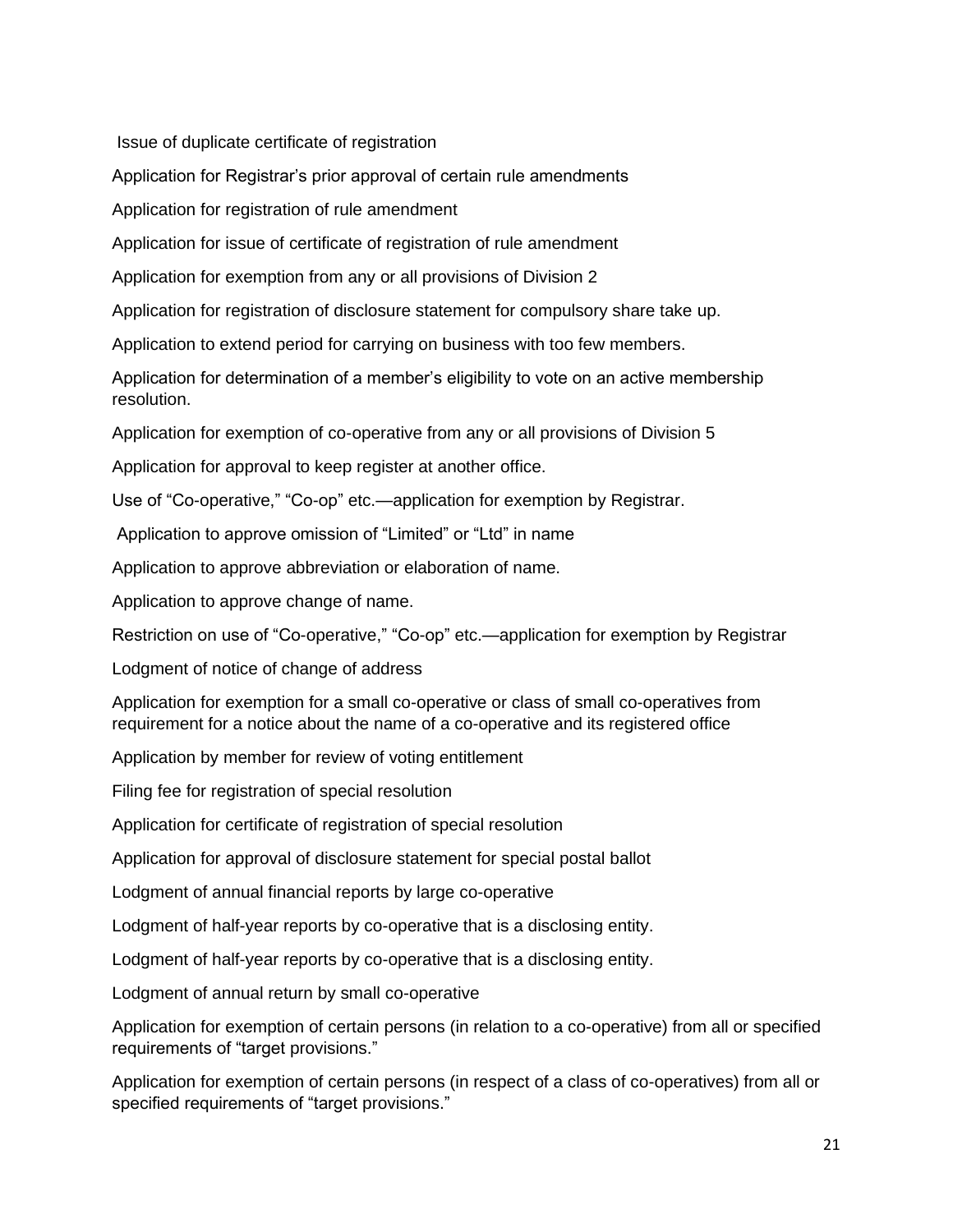Application for exemption of certain persons from all or specified requirements of "target provisions."

Application for exemption of certain persons (in respect of classes of audit firms or audit companies) from all or specified requirements of "target provisions."

Application for exemption from a provision of financial reports and audit

Lodgment of disclosure documents for issue of securities other than an issue of securities

Application for exemption or modification of disclosure provisions

Application for approval of disclosure statement for issue of non-share securities to members or employees of co-operative

Application for approval of disclosure statement for compulsory loan from members to cooperative

Application for exemption from requirements for compulsory loans from members to cooperative

Application for approval of the statement and terms of issue of CCUs

Application for exemption from requirements in respect of disposal or acquisition of significant assets

Application to permit a higher maximum level of share interest than 20% in particular cooperative.

Application by an individual from the restrictions on share interests, relevant interests etc.

Application for approval of share offers provided that may result in structural change of cooperative.

Application to extend time permitted for board to consider a share offer.

Application for exemption from a provision of Division 2

Application for consent to merger or transfer of engagements by way of board approval

Application for approval of disclosure statement for purposes of a merger or transfer of engagements

Application for exemption of co-operative from complying with a disclosure statement about a merger or transfer of engagements.

Application for approval of merger or transfer of engagements

Application for exemption from requirements for transfer of incorporation

Application for Registrar's permission to shorten notice.

Application for direction exempting from disqualification from administering compromise or arrangement.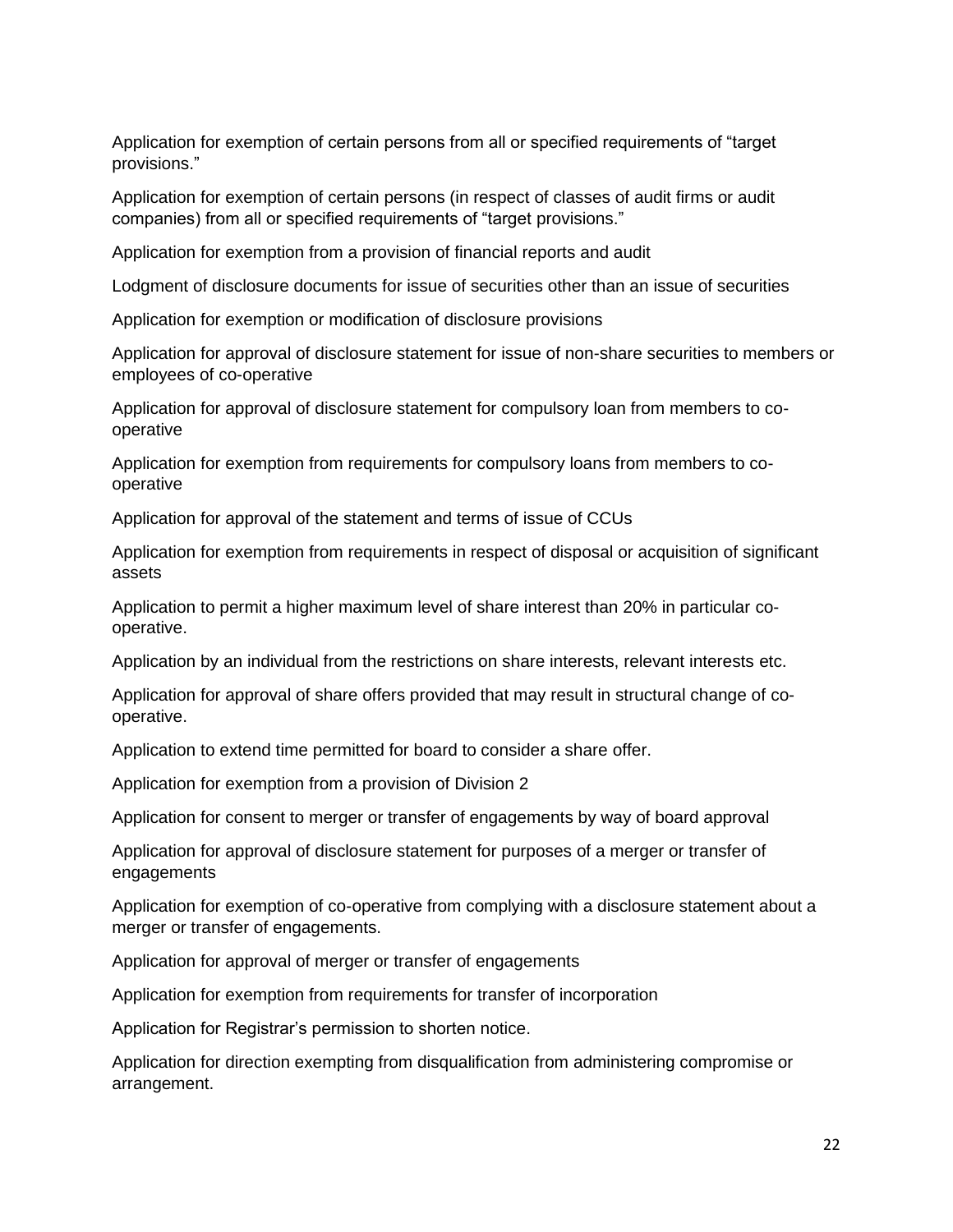Application for Registrar's statement of no objection to compromise or arrangement.

Lodgment of Supreme Court order with Registrar relating to compromise or arrangement.

Application for Registrar's approval of explanatory statement for compromise or arrangement

Application for exemption from requirements for voluntary winding up

Application to Registrar to exercise powers in respect of property of a deregistered co-operative.

Application to local Registrar to consent to merger or transfer of engagements occurring as a result of approval by special resolution or decision by the board—merger between local and participating co-operatives.

Application for approval by appropriate Registrar of disclosure statement for merger or transfer of engagements—local and participating co-operatives

Application to appropriate Registrar for exemption from requirements of CNL s 477 applying to a merger or transfer of engagements—local and participating co-operatives.

Application for approval of merger or transfer of engagements—local and participating cooperatives

Application to Registrar for special meeting

Application to Registrar for inquiry

Application to Registrar for a certificate stating that a thing had or had not been done within a specified period or by a specified date.

Application to Registrar for a certificate stating that requirements of the Law had or had not been complied with or had been complied with at a specified date or within a specified period.

Application to Registrar for a certificate stating that on a specified date a body was not or had ceased to be registered as a co-operative under the Law.

Inspection of register of co-operatives

Inspection of documents kept by Registrar relating to a co-operative and prescribed by the National Regulations.

Extract from register of co-operatives inspected.

Certified copy of document that may be inspected.

Copy of document that may be inspected.

Application for extension or shortening of time.

Application for permission to give notice to members by newspaper.

Application by co-operative for declaration that it is a small co-operative for a particular financial year.

Application for approval for rules of certain co-operatives to restrict voting rights.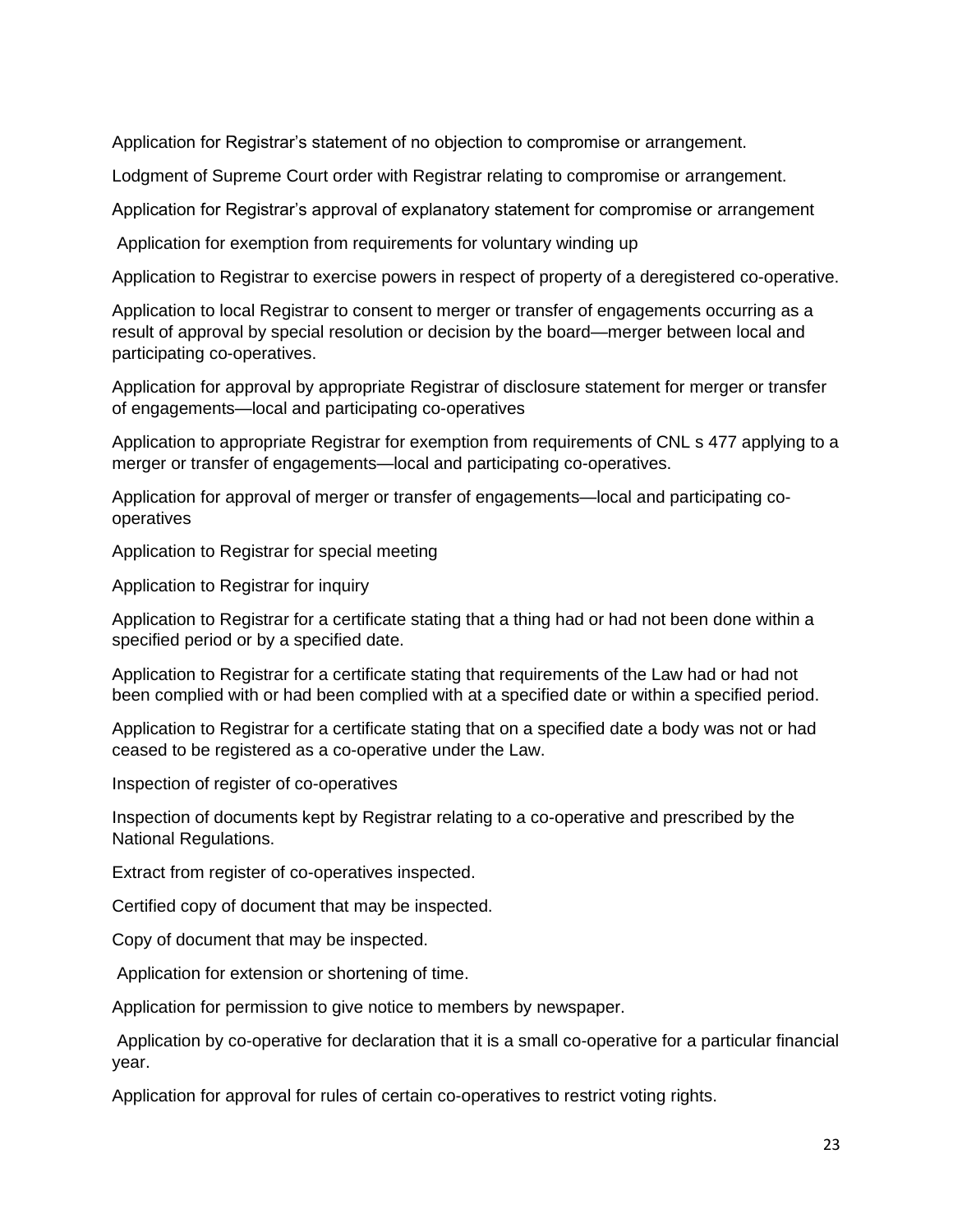Application for prior approval of proposed amendment of co-operative's rules

#### <span id="page-23-0"></span>**Property Stock & Business Agents**

*(You can claim for 1, 3, or 5 years licence or certificate fees where relevant)*

Individual New certificate (Incl. Mutual Recognition)

- Individual Certificate Renewal
- Individual Certificate Restoration
- Individual Class 2 New licence (incl. Mutual Recognition)
- Individual Class 2 Renewal
- Individual Class 2 Restoration
- Individual Class 1 New licence (incl. Mutual Recognition)
- Individual Class 1 Renewal
- Individual Class 1 Restoration
- Corporation New licence
- Corporation Renewal
- Corporation Restoration
- Individual Accreditation as an auctioneer
- Individual Add New category to existing licence
- Certificate of Registration Add New category to existing licence

#### <span id="page-23-1"></span>**Legal Profession Act (Solicitor Corporation) Companies Regulations**

- Reservation of Name or Change of Name
- Annual Return
- Notification of Change of Name
- Notice of Particulars of Charge
- Notice of Variation in Terms
- Notice of Assignment of Charge
- Notice of Payment or Release
- Late Lodgement fees: (a) If lodged within 1 month after prescribed time
- Late Lodgement fees: (b) If lodged more than 1 month but within 3 months after prescribed time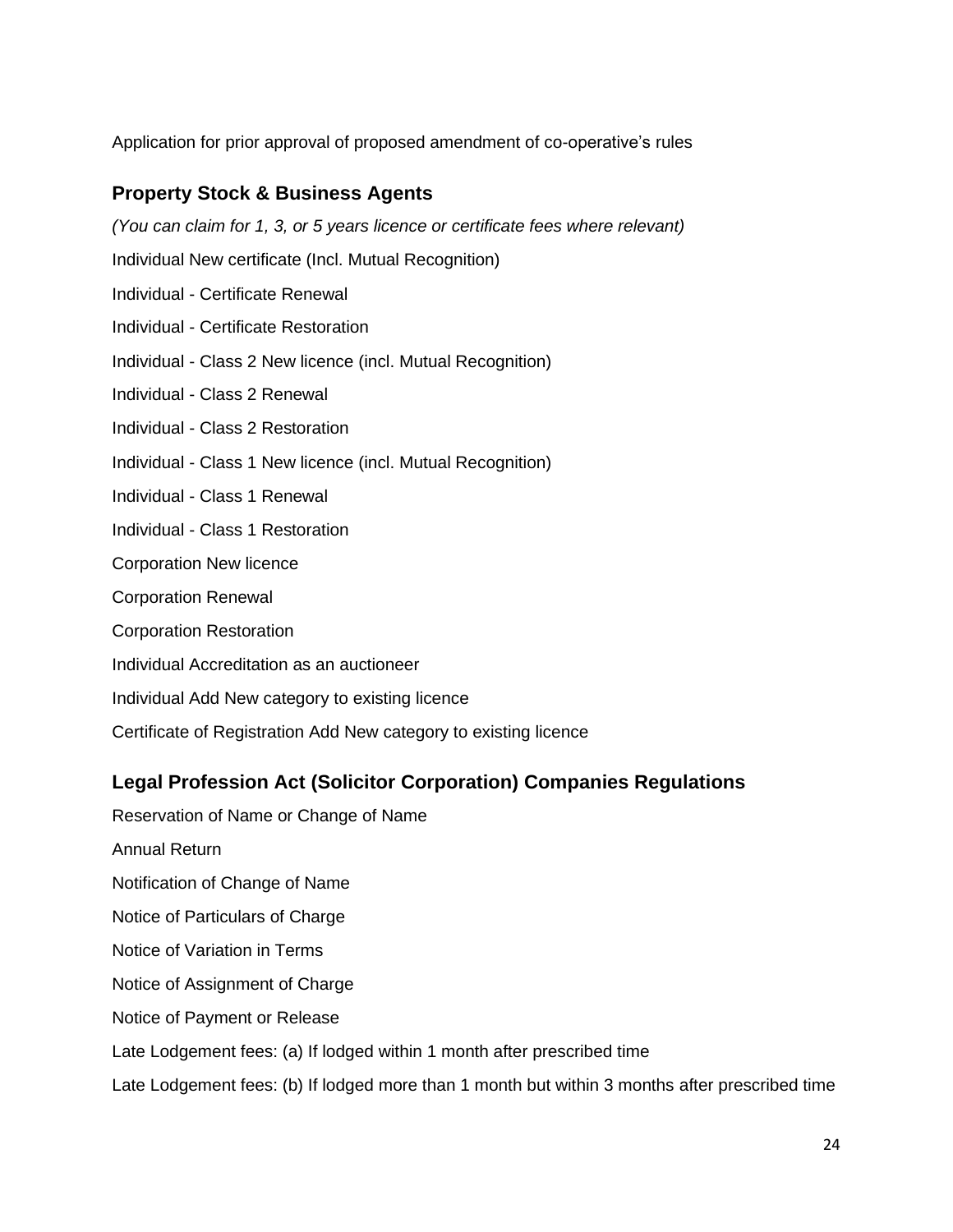Late Lodgement fees: (c) If lodged more than 3 months after prescribed time

Search of Register - per solicitor corp

Certified copy of page in Register:

Postal Search per solicitor corporation

#### <span id="page-24-0"></span>**Building & Development Certifier**

*(You can claim for 1, 3, or 5 years licence or certificate fees where relevant)*

Application for a grant of registration of an individual in any one or more classes that includes the building surveyor, certifier subdivision or building inspector classes.

Application for grant of registration of an individual in the building inspector class achieved through pathway 2.

Application for grant of registration of an individual in any other case

Application for grant of registration of an individual to carry out certification work only on behalf of councils.

Application for a grant of registration of a body corporate

Application for a grant of approval as an accreditation authority

Application for a variation of registration of an individual in any one or more classes that includes the building surveyor, certifier-subdivision or building inspector classes.

Application for a variation of registration of an individual in the building inspector class achieved through pathway 2.

Application for a variation of registration of an individual in any other case

Application for a variation of registration of an individual who only carries out certification work on behalf of councils.

Application for variation of registration of a body corporate

Application for variation of approval as an accreditation authority

Application for a replacement certificate of registration

Application for a certificate of evidence

Application for an exemption

Application for recognition of training

Conduct of assessment fee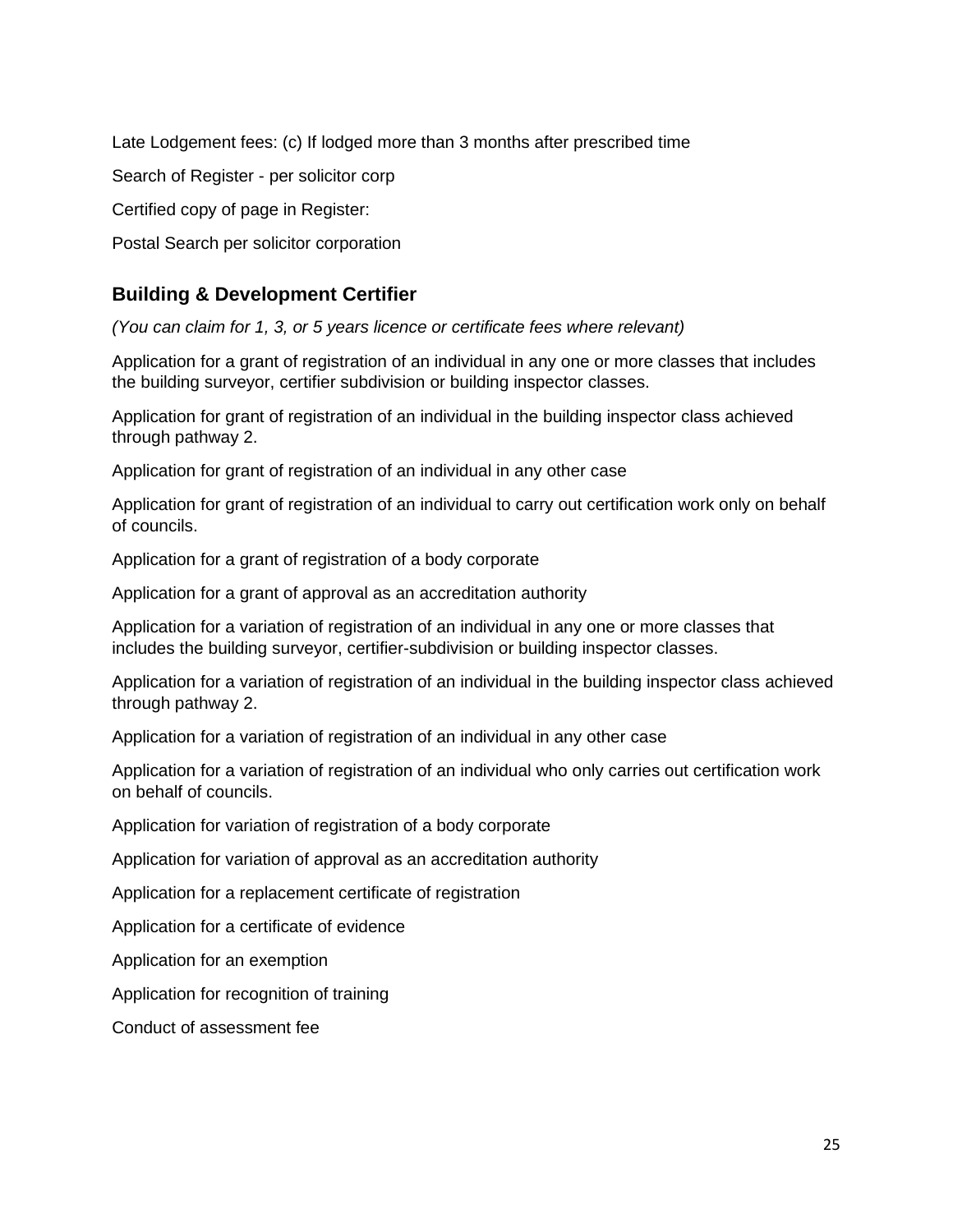#### <span id="page-25-0"></span>**Design and Building Practitioners Regulation**

Professional Engineer - Engineer New Registration 1 Year Professional Engineer - Engineer New Registration 3 Year Professional Engineer - Engineer New Registration 5 Year Design Practitioner - Occupations New Registration 1 Year Design Practitioner - Occupations New Registration 3 Year Design Practitioner - Occupations New Registration 5 Year Design Practitioner - General New Registration 1 Year Design Practitioner - General New Registration 3 Year Design Practitioner - General New Registration 5 Year Design Practitioner - Body Corporate New Registration 1 Year Design Practitioner - Body Corporate New Registration 3 Year Design Practitioner - Body Corporate New Registration 5 Year Principal Design Practitioner - Individual New Registration 1 Year Principal Design Practitioner - Individual New Registration 3 Year Principal Design Practitioner - Individual New Registration 5 Year Principal Design Practitioner - Body Corporate New Registration 1 Year Principal Design Practitioner - Body Corporate New Registration 3 Year Principal Design Practitioner - Body Corporate New Registration 5 Year Building Practitioner - Individual New Registration 1 Year Building Practitioner - Individual New Registration 3 Year Building Practitioner - Individual New Registration 5 Year Building Practitioner - Body Corporate New Registration 1 Year Building Practitioner - Body Corporate New Registration 3 Year Building Practitioner - Body Corporate New Registration 5 Year Professional Engineer - Engineer Change Class 1 Year Professional Engineer - Engineer Change Class 3 Year Professional Engineer - Engineer Change Class 5 Year Design Practitioner - Occupations Change Class 1 Year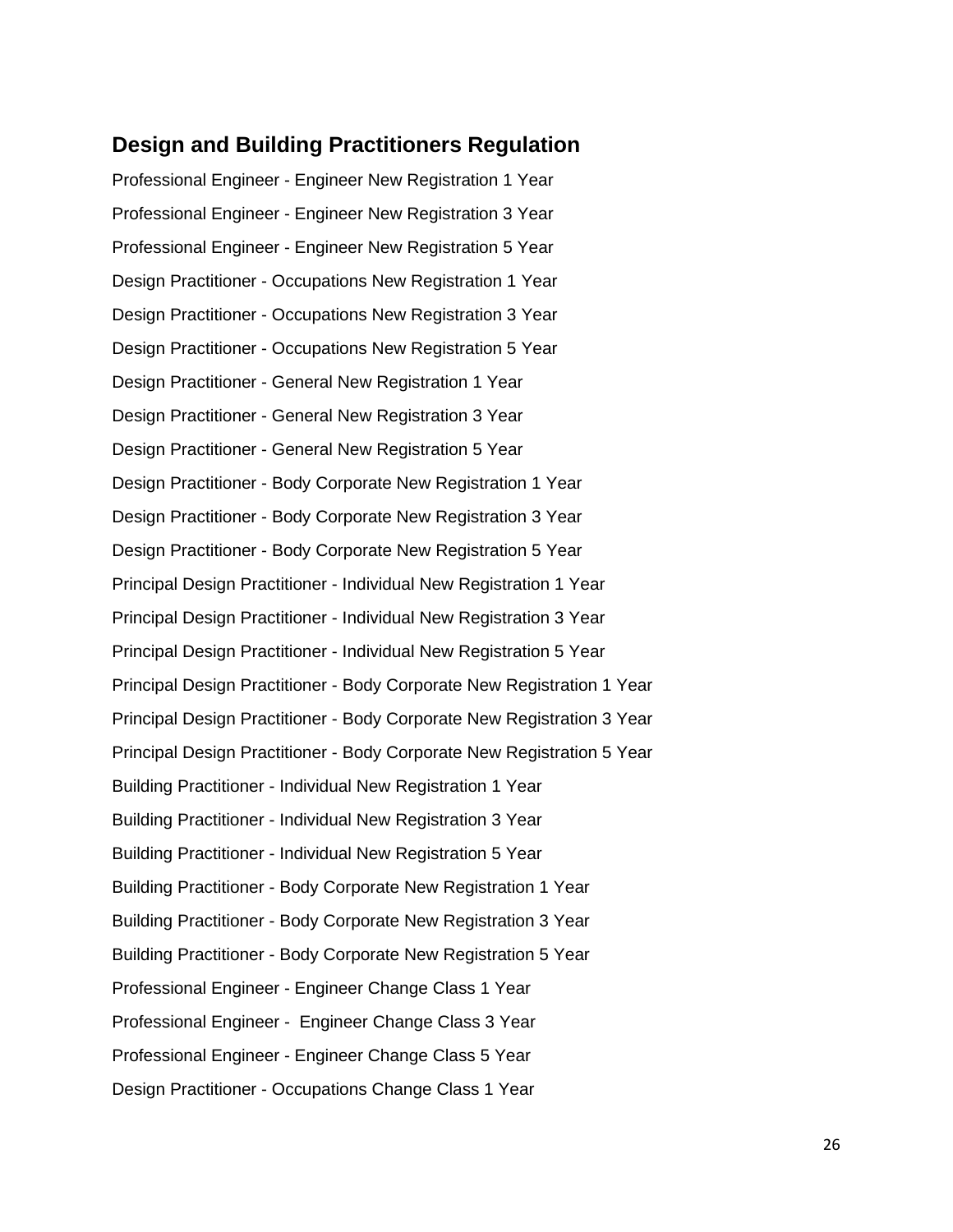Design Practitioner - Occupations Change Class 3 Year Design Practitioner - Occupations Change Class 5 Year Design Practitioner - General Change Class 1 Year Design Practitioner - General Change Class 3 Year Design Practitioner - General Change Class 5 Year Design Practitioner - Body Corporate Change Class 1 Year Design Practitioner - Body Corporate Change Class 3 Year Design Practitioner - Body Corporate Change Class 5 Year Principal Design Practitioner - Individual Change Class 1 Year Principal Design Practitioner - Individual Change Class 3 Year Principal Design Practitioner - Individual Change Class 5 Year Principal Design Practitioner - Body Corporate Change Class 1 Year Principal Design Practitioner - Body Corporate Change Class 3 Year Principal Design Practitioner - Body Corporate Change Class 5 Year Building Practitioner - Individual Change Class 1 Year Building Practitioner - Individual Change Class 3 Year Building Practitioner - Individual Change Class 5 Year Building Practitioner - Body Corporate Change Class 1 Year Building Practitioner - Body Corporate Change Class 3 Year Building Practitioner - Body Corporate Change Class 5 Year Professional Engineer - Engineer Renewal 1 Year Professional Engineer - Engineer Renewal 3 Year Professional Engineer - Engineer Renewal 5 Year Design Practitioner - Occupations Renewal 1 Year Design Practitioner - Occupations Renewal 3 Year Design Practitioner - Occupations Renewal 5 Year Design Practitioner - General Renewal 1 Year Design Practitioner - General Renewal 3 Year Design Practitioner - General Renewal 5 Year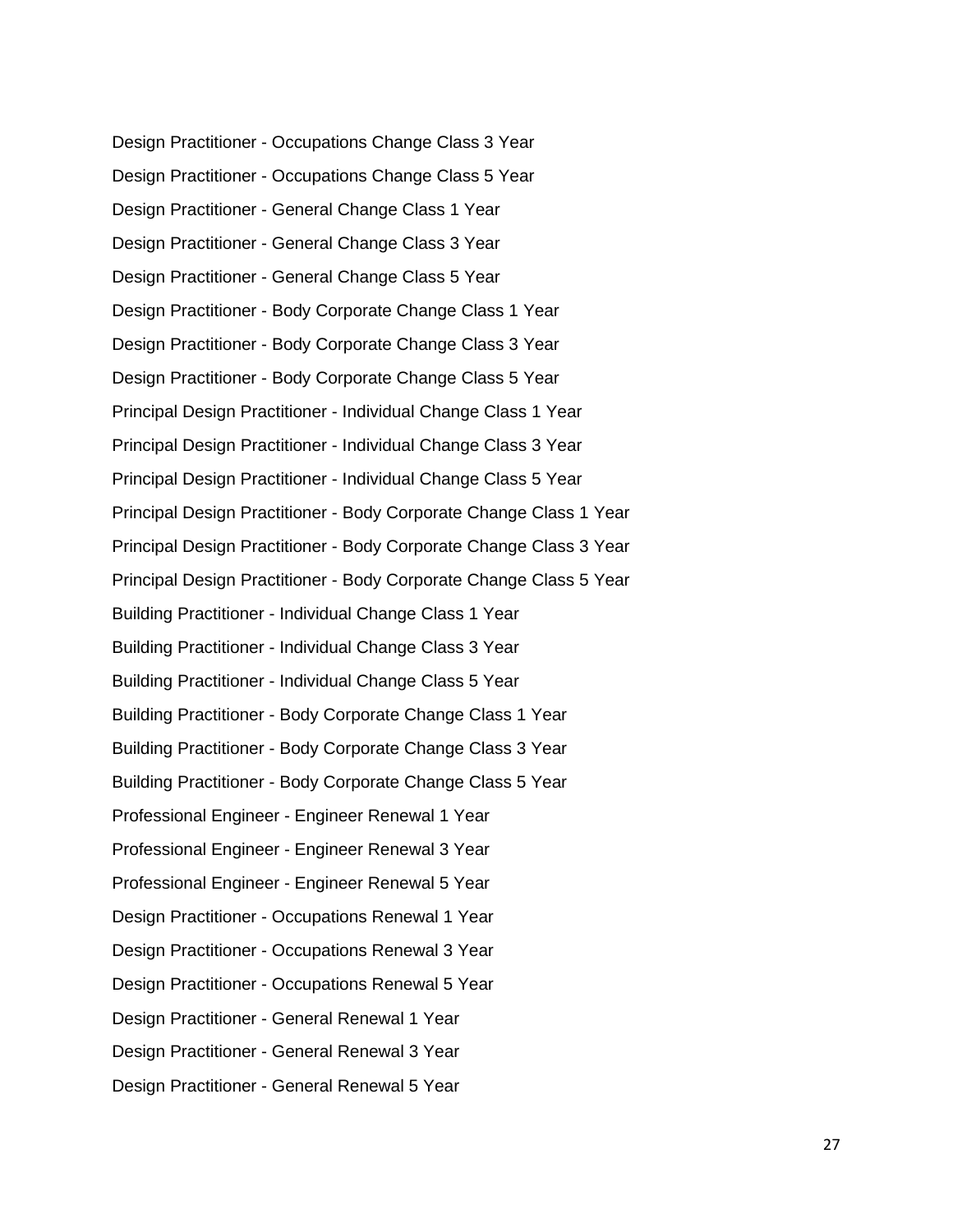Design Practitioner - Body Corporate Renewal 1 Year Design Practitioner - Body Corporate Renewal 3 Year Design Practitioner - Body Corporate Renewal 5 Year Principal Design Practitioner - Individual Renewal 1 Year Principal Design Practitioner - Individual Renewal 3 Year Principal Design Practitioner - Individual Renewal 5 Year Principal Design Practitioner - Body Corporate Renewal 1 Year Principal Design Practitioner - Body Corporate Renewal 3 Year Principal Design Practitioner - Body Corporate Renewal 5 Year Building Practitioner - Individual Renewal 1 Year Building Practitioner - Individual Renewal 3 Year Building Practitioner - Individual Renewal 5 Year Building Practitioner - Body Corporate Renewal 1 Year Building Practitioner - Body Corporate Renewal 3 Year Building Practitioner - Body Corporate Renewal 5 Year Professional Engineer - Engineer Restoration 1 Year Professional Engineer - Engineer Restoration 3 Year Professional Engineer - Engineer Restoration 5 Year Design Practitioner - Occupations Restoration 1 Year Design Practitioner - Occupations Restoration 3 Year Design Practitioner - Occupations Restoration 5 Year Design Practitioner - General Restoration 1 Year Design Practitioner - General Restoration 3 Year Design Practitioner - General Restoration 5 Year Design Practitioner - Body Corporate Restoration 1 Year Design Practitioner - Body Corporate Restoration 3 Year Design Practitioner - Body Corporate Restoration 5 Year Principal Design Practitioner - Individual Restoration 1 Year Principal Design Practitioner - Individual Restoration 3 Year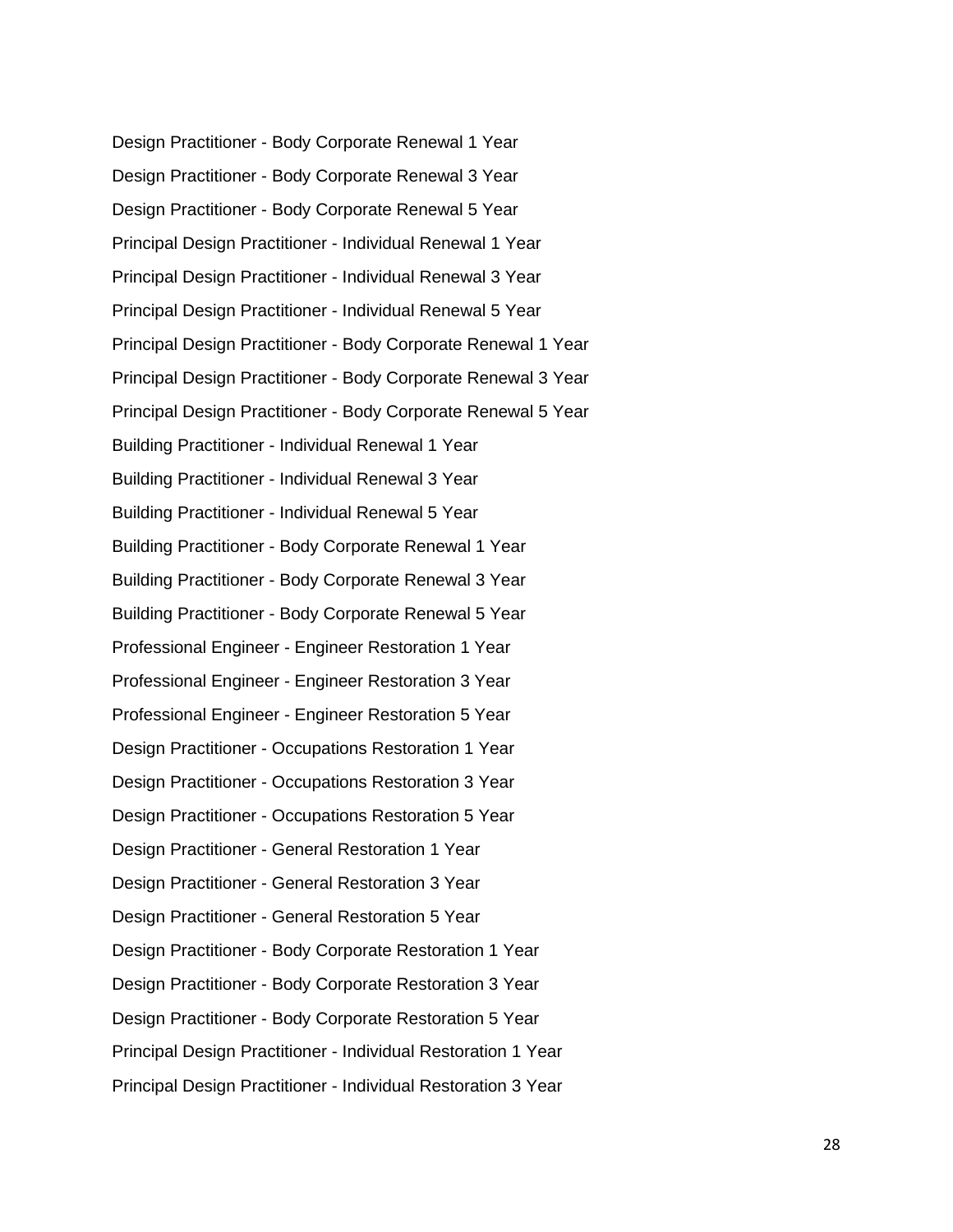| Principal Design Practitioner - Individual Restoration 5 Year     |
|-------------------------------------------------------------------|
| Principal Design Practitioner - Body Corporate Renewal 1 Year     |
| Principal Design Practitioner - Body Corporate Restoration 3 Year |
| Principal Design Practitioner - Body Corporate Restoration 5 Year |
| Building Practitioner - Individual Restoration 1 Year             |
| Building Practitioner - Individual Restoration 3 Year             |
| Building Practitioner - Individual Restoration 5 Year             |
| Building Practitioner - Body Corporate Restoration 1 Year         |
| Building Practitioner - Body Corporate Restoration 3 Year         |
| Building Practitioner - Body Corporate Restoration 5 Year         |

## <span id="page-28-0"></span>**Greyhound Welfare & Integrity Commission (GWIC)**

GWIC Attendant registration fee GWIC Attendant registration renewal fee GWIC Bookmaker (Company) registration fee GWIC Bookmaker (Company) registration renewal fee GWIC Bookmaker (Individual) registration fee GWIC Bookmaker (Individual) registration renewal fee GWIC Bookmaker Clerk registration fee GWIC Bookmaker Clerk registration renewal fee GWIC Health Assistant registration fee GWIC Health Assistant registration renewal fee GWIC Partnership registration fee GWIC Partnership renewal fee GWIC Promoter registration fee GWIC Promoter registration renewal fee GWIC Race Official registration fee GWIC Race Official registration renewal fee GWIC Studmaster registration fee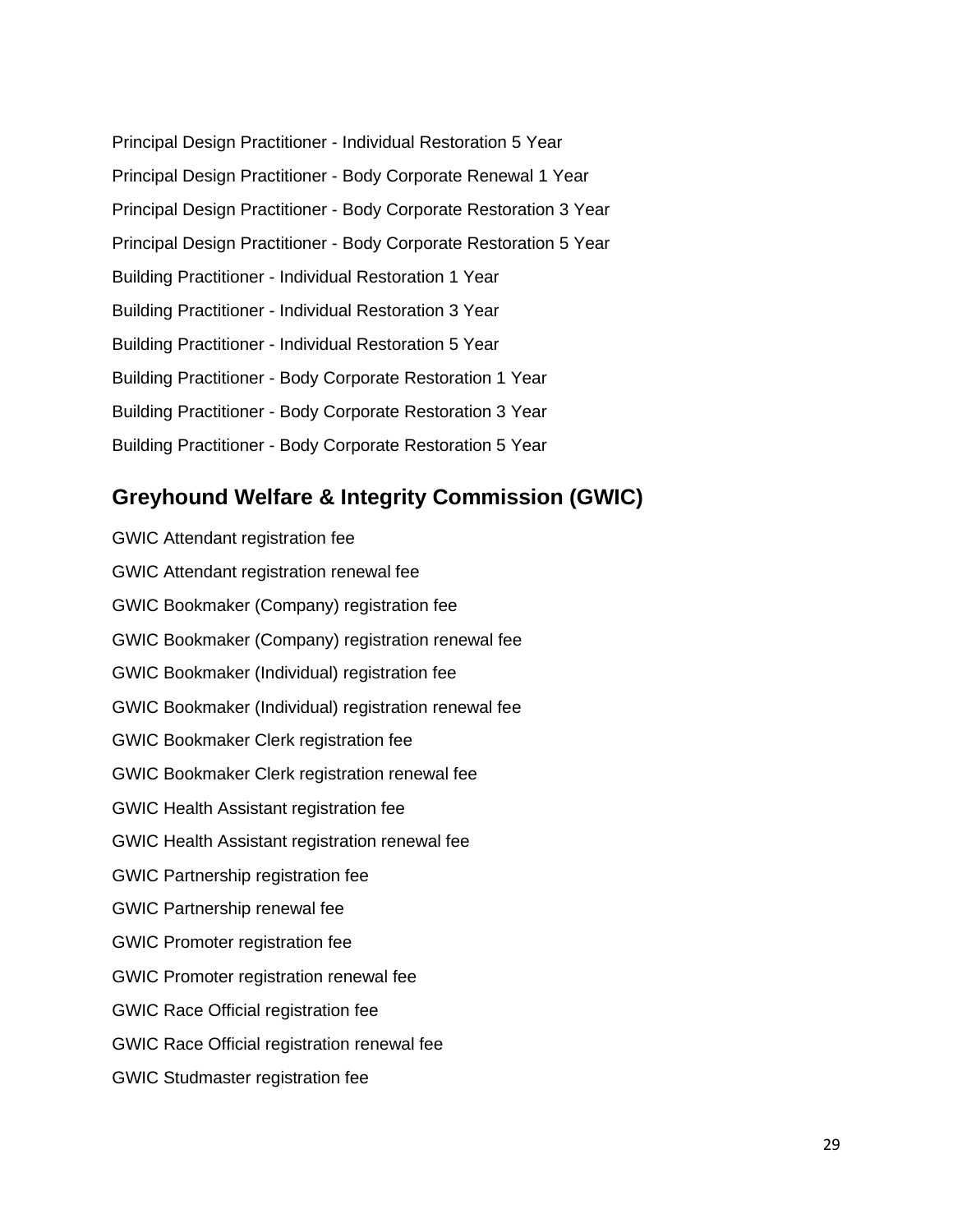GWIC Studmaster registration renewal fee GWIC Syndicate registration fee GWIC Syndicate registration fee GWIC Trainer (Owner/Trainer) registration fee GWIC Trainer (Owner/Trainer) registration renewal fee GWIC Trainer (Public) registration fee GWIC Trainer (Public) registration renewal fee GWIC Trial Track Proprietor registration fee GWIC Trial Track Proprietor registration renewal fee GWIC Naming application fee GWIC Ownership transfer fee GWIC Greyhound Litter registration fee GWIC Duplicate Identification Card fee GWIC Registration of Service fee GWIC Greyhound Lease fee

#### <span id="page-29-0"></span>**NSW Department of Education**

Provider Approval Service Approval Centre Based - Small Service Approval Centre Based - Medium Service Approval Centre Based - Large Service Approval Family Day Care Service Annual Fee - Small Service Annual Fee - Medium Service Annual Fee - Large Transfer of Service Approval Service Waiver Service Temporary Waiver Waiver Extension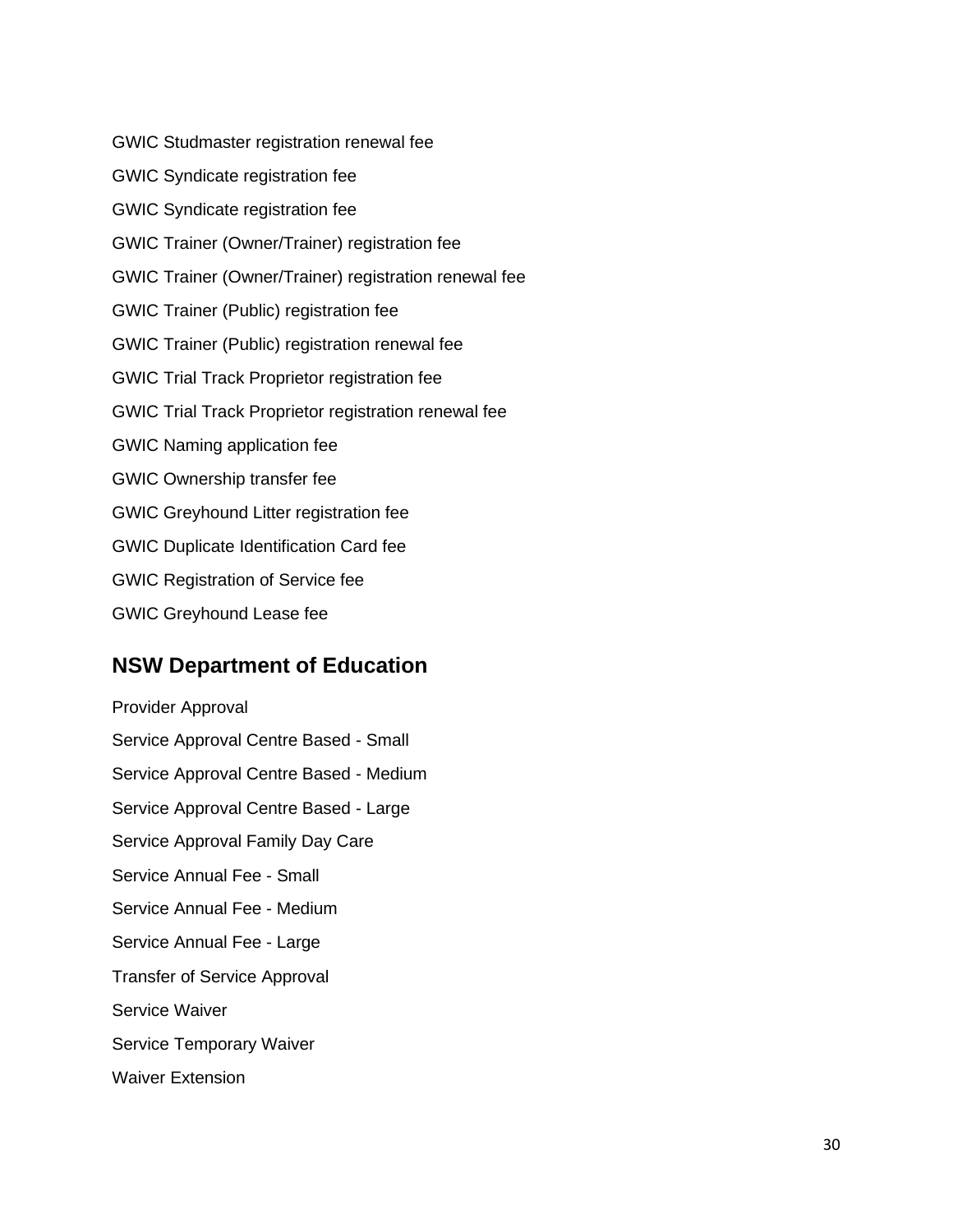Reassessment and Re-rating - Small Reassessment and Re-rating - Medium Reassessment and Re-rating - Large Review by Rating - Small Review by Rating - Medium Review by Rating – Large

## <span id="page-30-0"></span>**New South Wales Police Force (NSWPF)**

Application for a Class 1 or Class 2 security licence - 1 year Application for a Class 1 or Class 2 security licence - 5 years On time renewal of a Class 1 or Class 2 security licence - 1 year On time renewal of a Class 1 or Class 2 security licence - 5 years Late renewal of a Class 1 of Class 2 security licence (within 90 days of the licence expiry date) - 1 year licence Late renewal of a Class 1 of Class 2 security licence (within 90 days of the licence expiry date) -5 year licence Variation to a Class 1 or Class 2 security licence - add or delete a subclass Replacement Licence or Change of Name - Class 1 or Class 2 security licence Application for a Class MA security master licence - 1 year Application for a Class MA security master licence - 5 years Application for a Class MB security master licence - 1 year Application for a Class MB security master licence - 5 years Application for a Class MC security master licence - 1 year Application for a Class MC security master licence - 5 years Application for a Class MD security master licence - 1 year Application for a Class MD security master licence - 5 years Application for a Class ME security master licence - 1 year Application for a Class ME security master licence - 5 years On time renewal of a Class MA security master licence - 1 year On time renewal of a Class MA security master licence - 5 years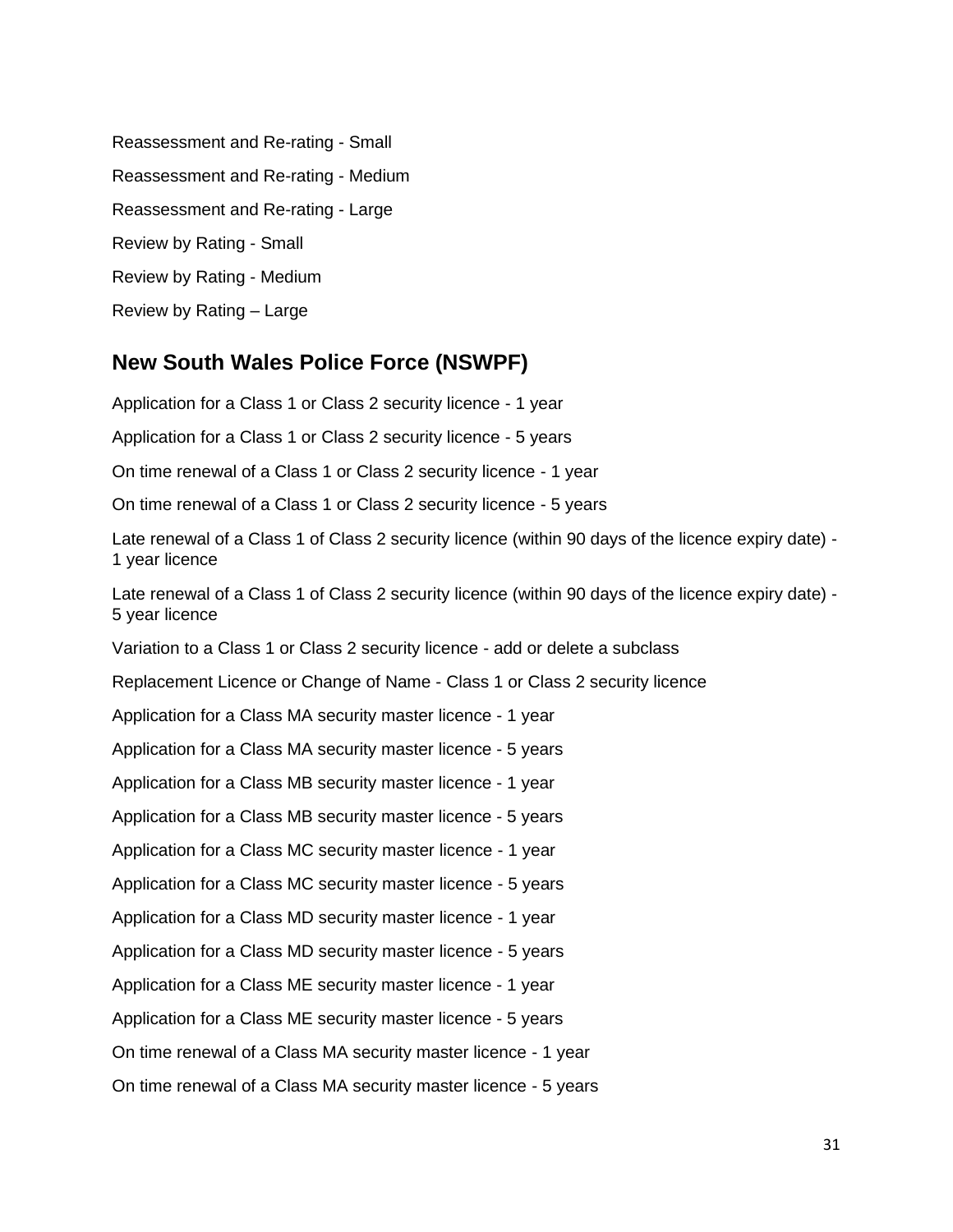On time renewal of a Class MB security master licence - 1 year

On time renewal of a Class MB security master licence - 5 years

On time renewal of a Class MC security master licence - 1 year

On time renewal of a Class MC security master licence - 5 years

On time renewal of a Class MD security master licence - 1 year

On time renewal of a Class MD security master licence - 5 years

On time renewal of a Class ME security master licence - 1 year

On time renewal of a Class ME security master licence - 5 years

Late renewal of a Class MA security master licence (within 90 days of the licence expiry date) - 1 year licence

Late renewal of a Class MA security master licence (within 90 days of the licence expiry date) - 5 year licence

Late renewal of a Class MB security master licence (within 90 days of the licence expiry date) - 1 year licence

Late renewal of a Class MB security master licence (within 90 days of the licence expiry date) - 5 year licence

Late renewal of a Class MC security master licence (within 90 days of the licence expiry date) - 1 year licence

Late renewal of a Class MC security master licence (within 90 days of the licence expiry date) - 5 year licence

Late renewal of a Class MD security master licence (within 90 days of the licence expiry date) - 1 year licence

Late renewal of a Class MD security master licence (within 90 days of the licence expiry date) - 5 year licence

Late renewal of a Class ME security master licence (within 90 days of the licence expiry date) - 1 year licence

Late renewal of a Class ME security master licence (within 90 days of the licence expiry date) - 5 year licence

Replacement Licence or Change of Details (other than address details) - security master licence

"Upgrade to a security master licence class allowing more persons to be provided to carry on security activities

The fee for a licence upgrade is the difference between the application fee for the current licence class and the new licence class"

Temporary Excess Provision of Services (TEPS) Permit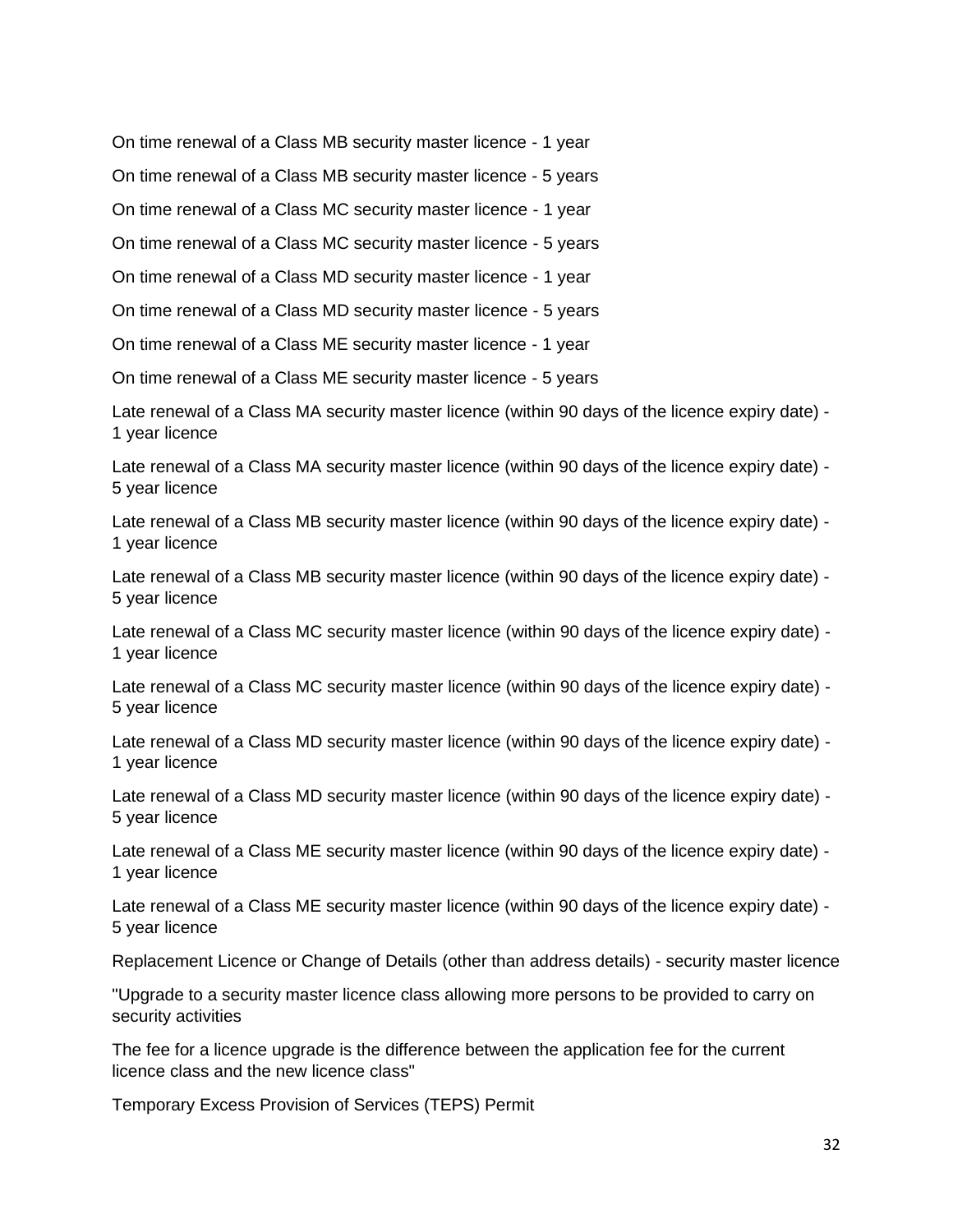Fingerprint and Palm print fee for a security licence

Application for a CAPI operator licence

Renewal of a CAPI operator licence - 1 year

Renewal of a CAPI operator licence - 5 years

Amendment of a CAPI operator licence (additional class)

Replacement of a CAPI operator licence (including on change of name)

Application for a CAPI master licence, nil employees

Application for a CAPI master licence, 1 to 10 employed CAPI licensees

Application for a CAPI master licence, 11 or more employed CAPI licensees

Amendment of a CAPI master licence (additional class)

Replacement of a CAPI master licence (including on change of name or address)

Upgrade (increase in licensed employee numbers) from nil employees - upgrade to 1 to 10 employees

Upgrade (increase in licensed employee numbers) from nil employees - upgrade to 11 or more employees

Upgrade (increase in licensed employee numbers) from 1 to 10 employees - upgrade to 1 to 10 employees

# <span id="page-32-0"></span>**Veterinary Practitioners Board**

Registration Application Fee Limited Registration Specialist Registration Specialist Registration Application Fee Restoration Fee Restoration Fee (half) Registration Fee Registration Fee (half) Licence Application Fee Hospital Change Name Hospital Sign Replacement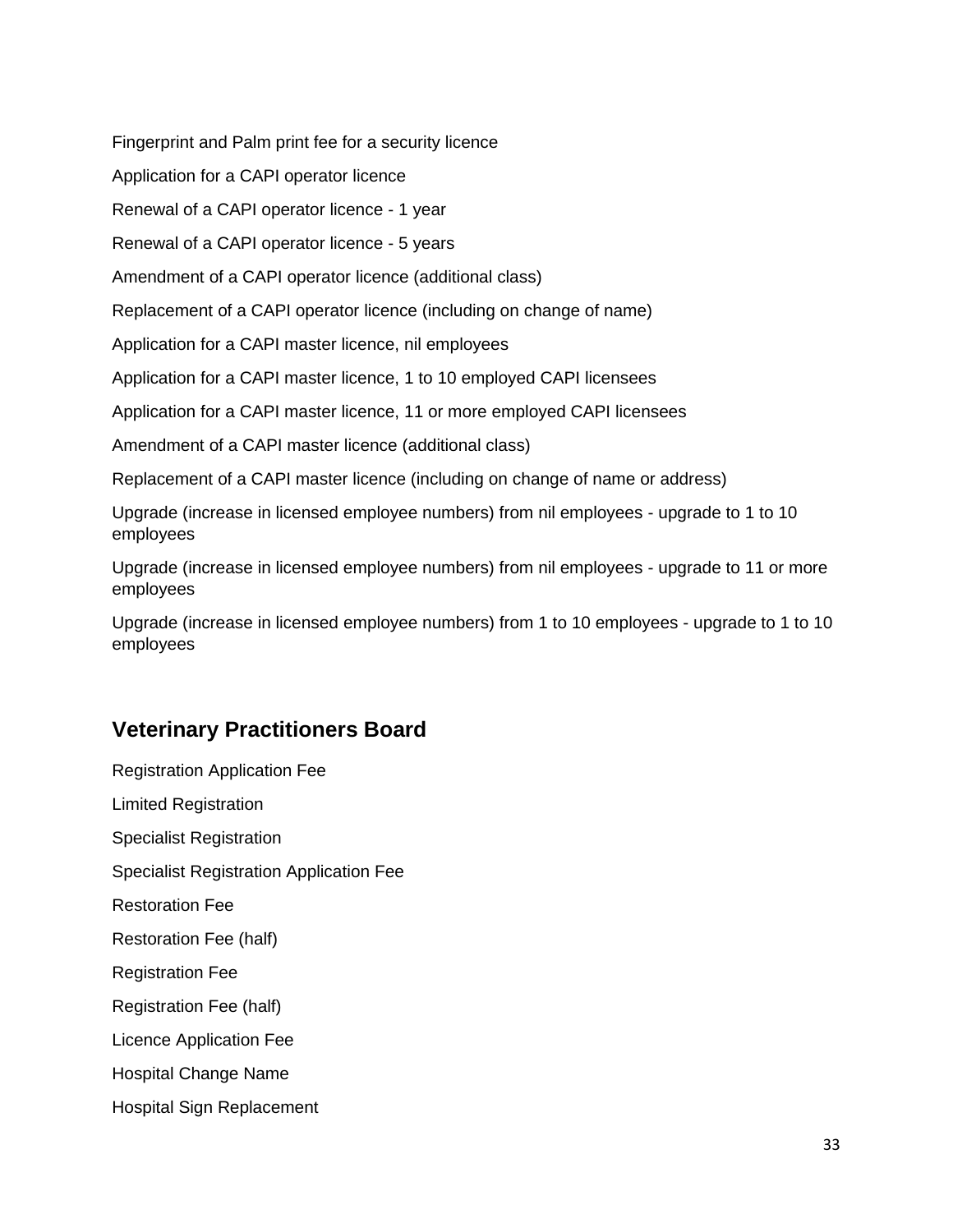Licence Fee Certificate Replacement Letter of Professional Standing

# <span id="page-33-0"></span>**NSW Department of Primary Industries (DPI)**

#### <span id="page-33-1"></span>**NSW Food Authority**

Licence Fee Abattoir Licence Fee Animal Food Processing Licence Fee Game Meat Processing Licence Fee Knackery Licence Fee Meat Processing and/or Rendering Plant Licence Fee Retail Meat Premises Licence Fee Game Meat Field Chiller Licence Fee Animal Food Field Chiller Licence Fee Game Meat Field Harvester/Animal Food Field Harvester Licence Fee Food Transport Vehicle Licence Fee Dairy Primary Production Licence Fee Dairy Processing and/or Storage Licence Fee Plant Products Processing and/or storage Licence Fee Seafood Processing and/or storage Licence Fee Handling wild caught seafood Licence Fee food service to Vulnerable Persons Licence Fee Egg Production and/or Egg Processing Licence Fee Poultry Primary Production Application Fee to become an Approved Third Party Auditor Registered Training Organisation Approval Fee Administration Fee for Manufacturers and Wholers Inspection Program NSW Food Authority - Audit Fee/Inspection Fee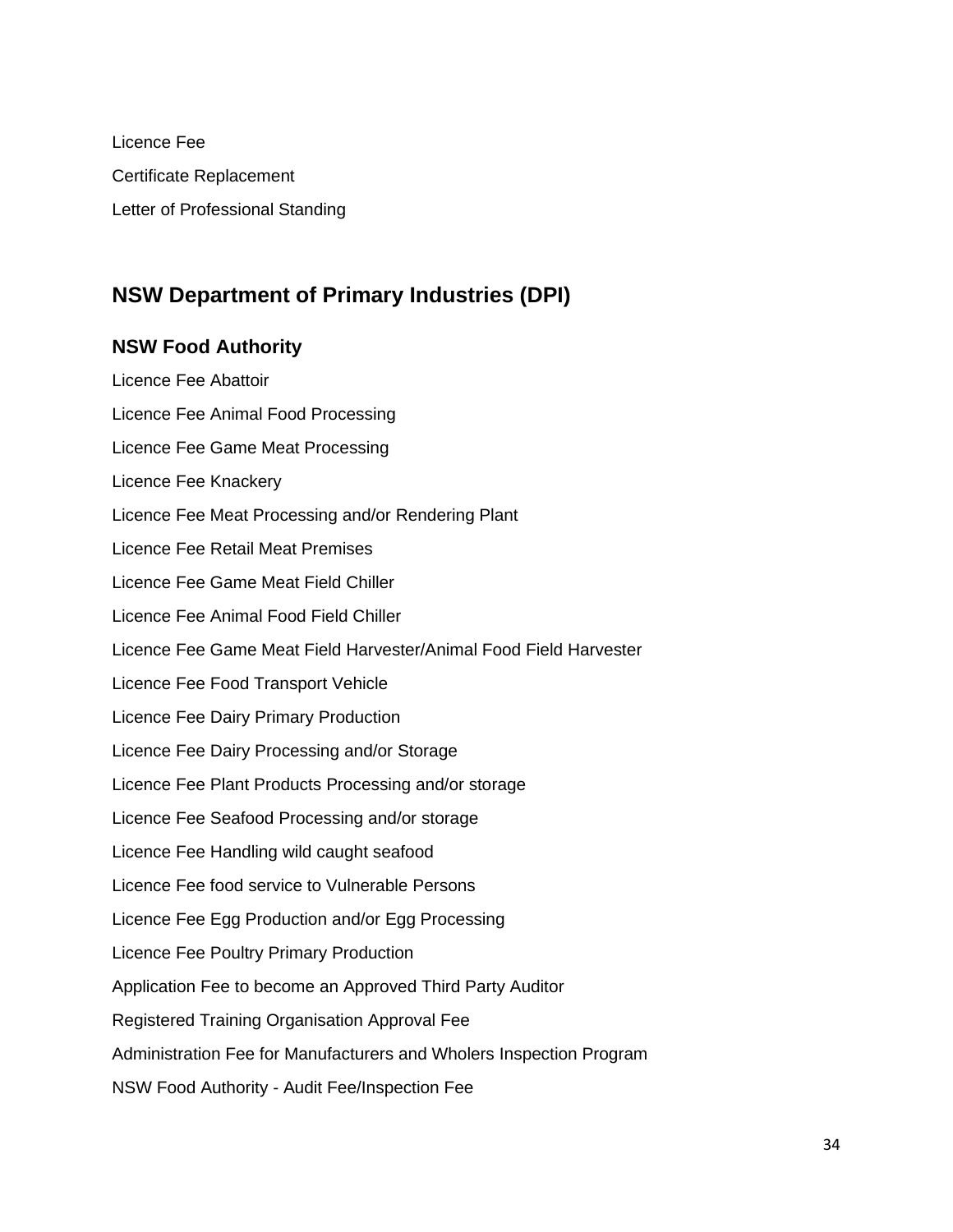NSW Food Authority - Annual Levy (meat industry)

#### <span id="page-34-0"></span>**Fisheries Aquaculture**

Application for a new aquaculture permit (all classes) Application to vary an aquaculture permit (all classes) Annual permit contribution fee Application for a new aquaculture lease (all classes) Application to renew an aquaculture lease (all classes) Application to transfer an aquaculture lease Application to sublet an aquaculture lease Application to vary an aquaculture lease Application to surrender an aquaculture lease Application to part surrender an aquaculture lease Application to consolidation an aquaculture lease Application to subdivide an aquaculture lease Application to transmit an aquaculture lease Application to replace misplaced/destroyed lease deeds Application to endorse lease documents Application for HQAS accreditation

#### <span id="page-34-1"></span>**Fisheries**

Application for issue of a commercial fishing licence (new entrant - 17/2021 - 30/09/2021 incl) Renewal of a commercial fishing licence Application for issue of a commercial fishing boat licence Renewal of a commercial fishing boat licence Transfer of dealing in shares and transfer of endorsements Transfer of a commercial fishing boat licence Renewal of a Charter fishing boat licence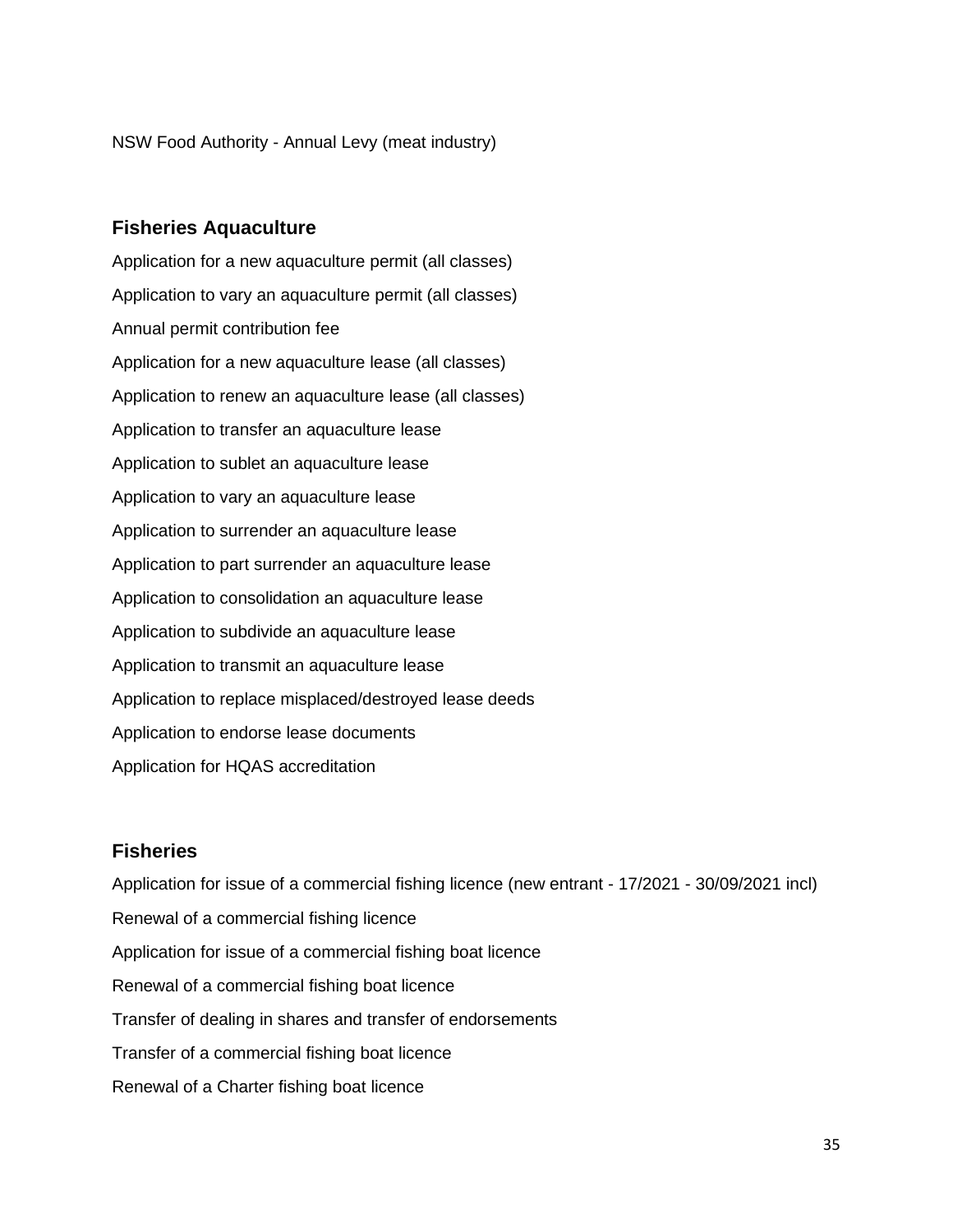Transfer of a charter fishing boat licence Replacement of a charter fishing boat licence Manual transfer of Quota Registration a Class A registered fish receiver Registration a Class B registered fish receiver Registration of Mortgage or other interest in Shares Management Charges / Endorsement Fees

#### <span id="page-35-0"></span>**Biosecurity**

Accreditation Fee Biosecurity Certifier Licence Fee - Low THC Hemp Cultivation Annual Fee Licence Application Fee - Low THC Hemp Cultivation Licence fee - Alkaloid Poppy Licence fee - Exhibited Animals Registration Fee - Beekeeper Biosecurity Audit Fee

#### <span id="page-35-1"></span>**Seafood Authority**

State Shellfish Levy Local Levy

# <span id="page-35-2"></span>**NSW Architects Registration Board**

Practising Architect Registration Fee 1 year term Practising Architect Registration Fee 3 year term Practising Architect Registration Fee 5 year term Non-Practising Architect Registration fee 1 year term Non-Practising Architect Registration fee 3 year term Non-Practising Architect Registration fee 5 year term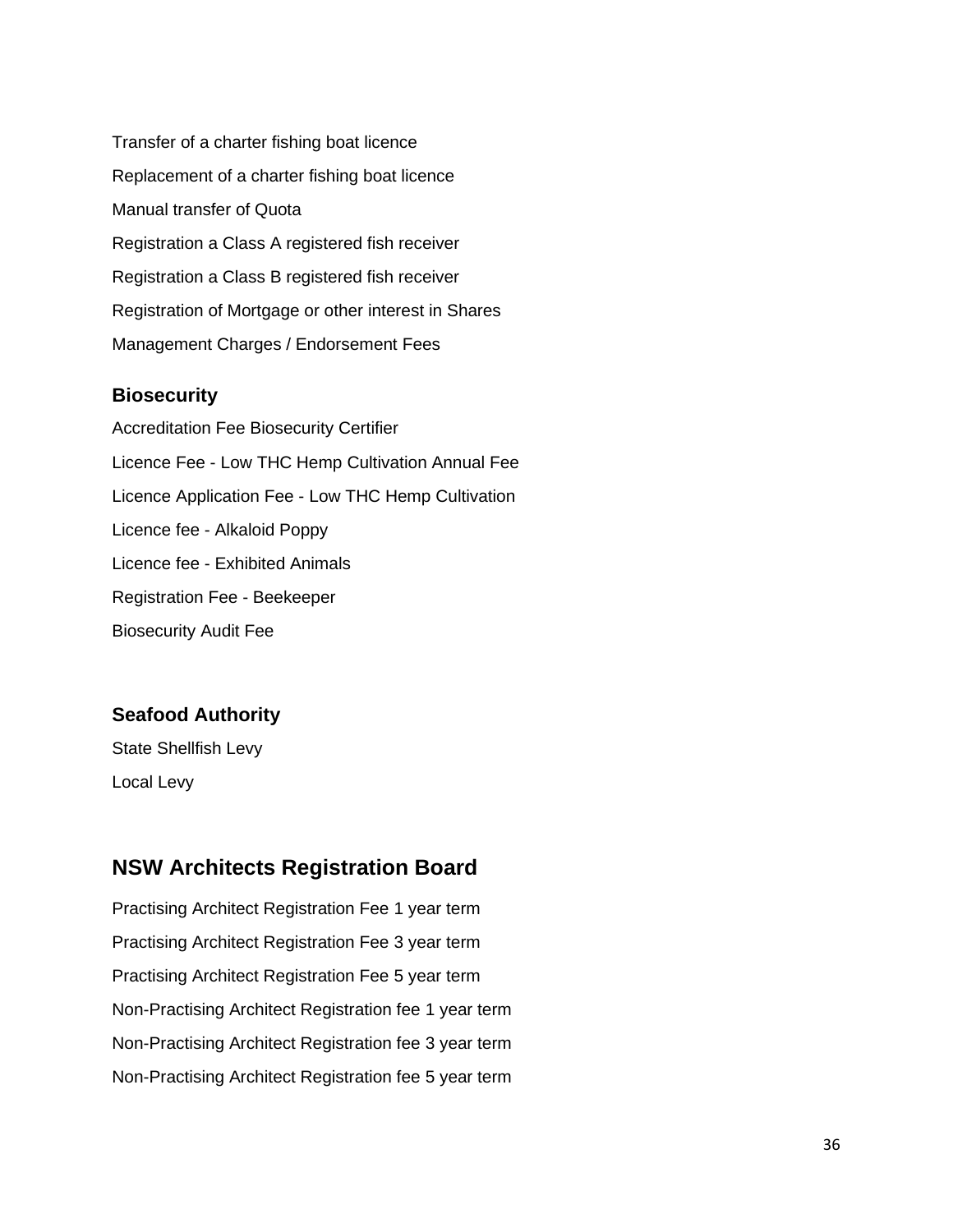Initial Registration as a Practising Architect

Application for Practising Registration Under Mutual Recognition 1 year Application for Practising Registration Under Mutual Recognition 3 year Application for Practising Registration Under Mutual Recognition 5 year Application for Non Practising Registration Under Mutual Recognition 1 year Application for Non Practising Registration Under Mutual Recognition 3 years Application for Non Practising Registration Under Mutual Recognition 5 years Application for Practising Registration under TTMRA 1 year Application for Practising Registration under TTMRA 3 years Application for Practising Registration under TTMRA 5 years Application for Registration Under USA/AUS/NZ Mutual Recognition Arrangement Temporary Registration as an Architect in NSW Form 04 – Nomination of Responsible Architects Application for Re- Registration as a Practising Architect Registration/Re- Registration Interview Requirement (not registered for 3-5 or 5+ years) Application for Registration as Non-Practising Architect 1 year term Application for Registration as Non-Practising Architect 3 year term Application for Registration as Non-Practising Architect 5 year term Application for Re-Registration as Non-Practising Architect 1 year term Application for Re-Registration as Non-Practising Architect 3 year term Application for Re-Registration as Non-Practising Architect 5 year term Transfer from Non Practising to Practising Registration <1 year Transfer from Non Practising to Practising Registration 2-3 years Transfer from Non Practising to Practising Registration 2-5 years Form 08 - Change of Details to Corporation or Firm Initial Publication Fee - Corporation or Firm Annual Publication Renewal Fee - Corporation or Firm